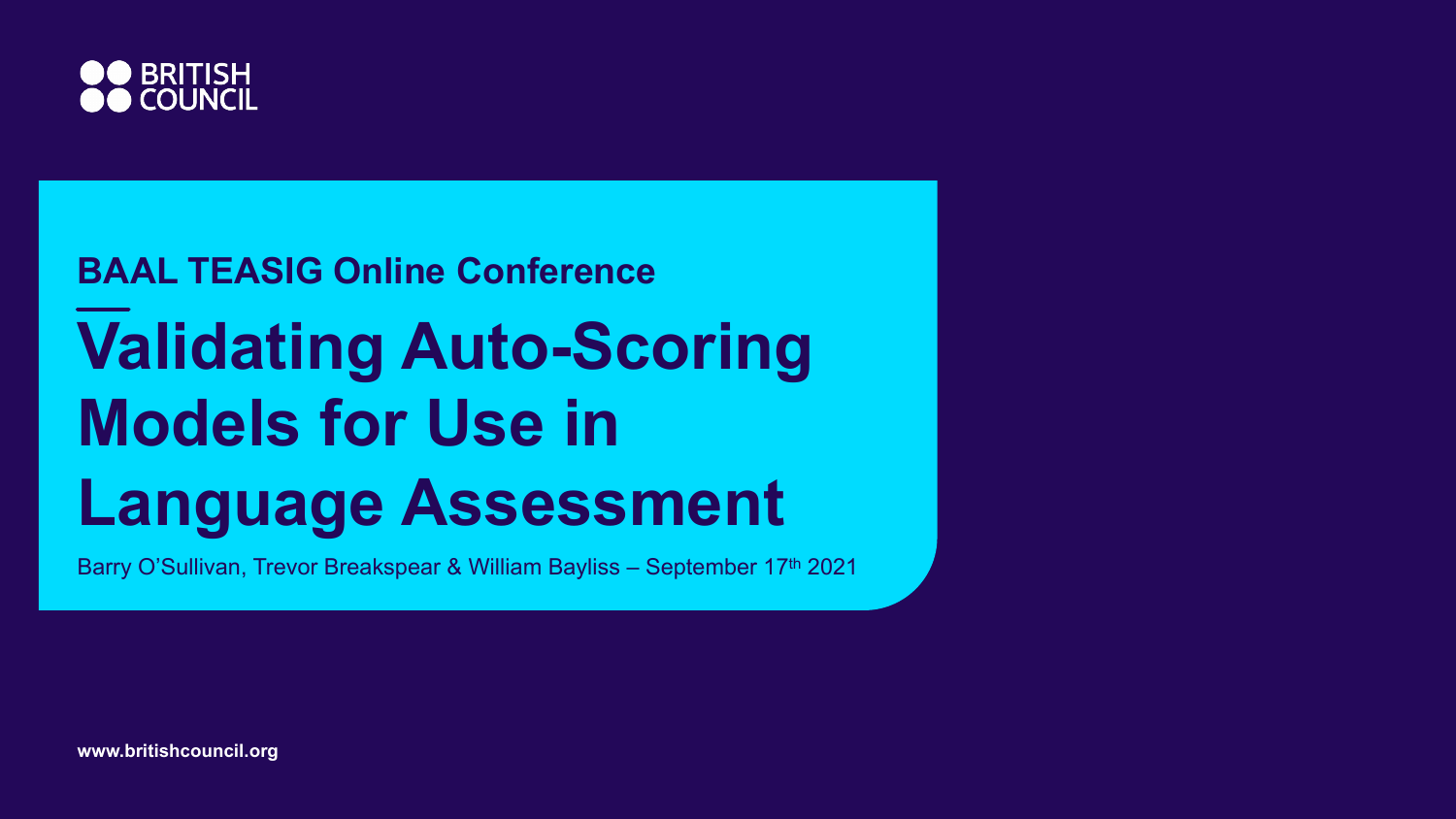

**Context:** ISL placement test – Auto-scored – Low Stakes – China

**Objective 1:** To learn about the specifications of the scoring system

**Objective 2:** To validate the system

**This Paper:** Focus on one element of the project – Model Card Production

**ISL Background Model Cards Completing the Card**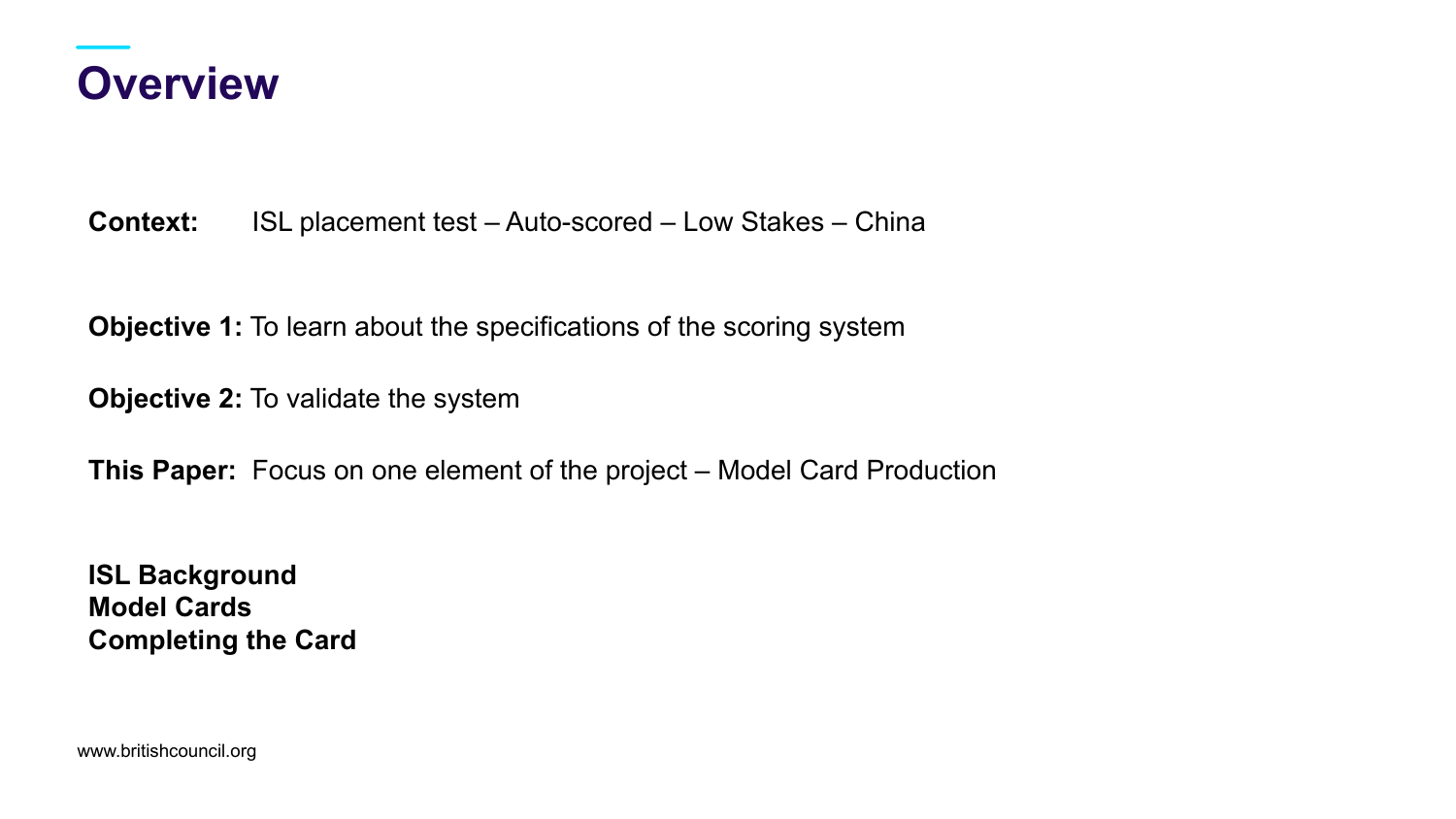### **IELTS Smart Learning (ISL) (BOS)**

**Concept:** IELTS Speaking test preparation App Structured/graded programme Multiple staged learning units [we are focusing on the placement element] Auto-Scored Formative feedback

**Ownership:** IELTS Partnership Developed by the partners from a British Council PoC

**Target Users:** Chinese learners preparing to take IELTS

**Availability:** China only (currently)

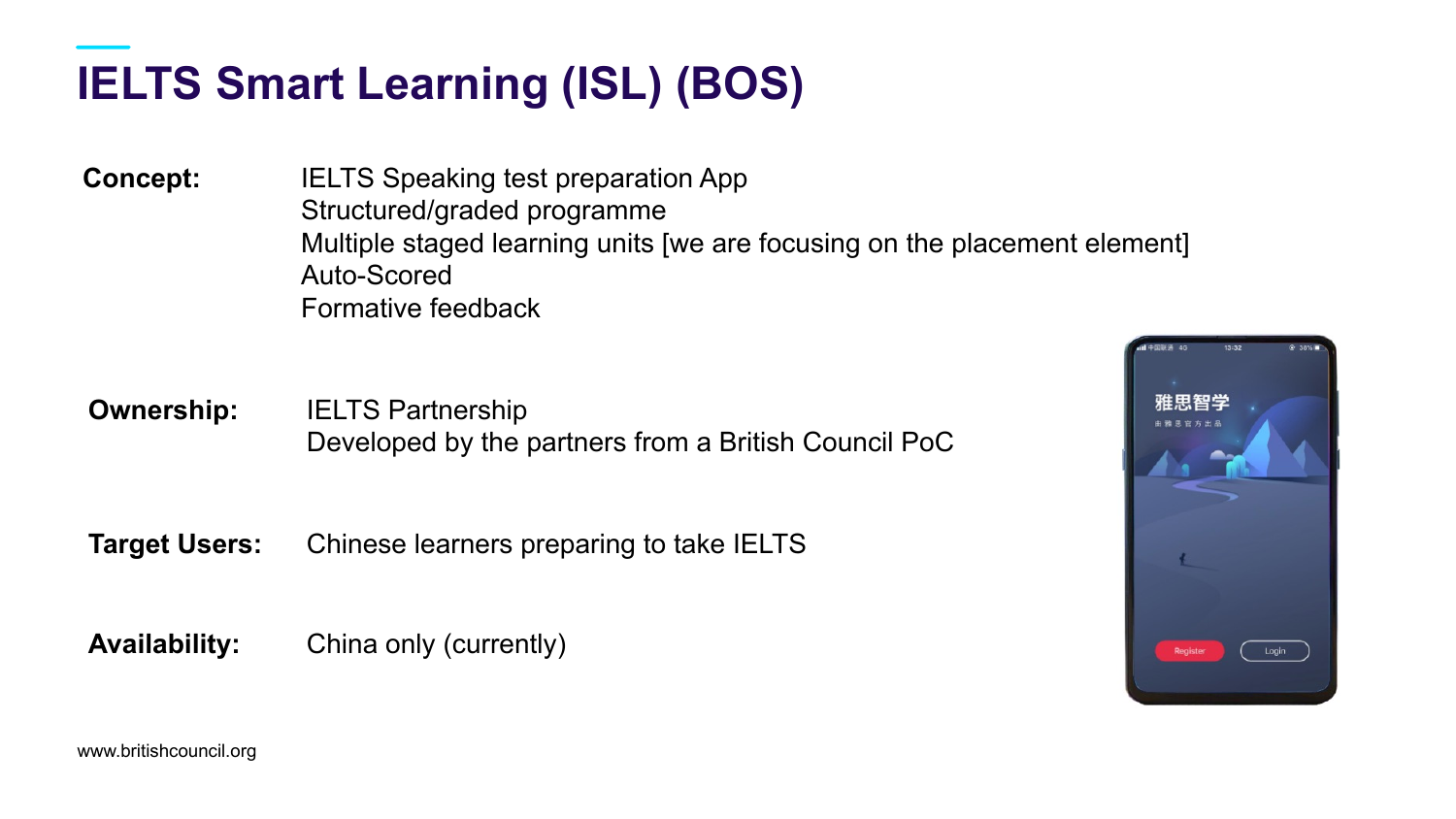#### **Model Cards Overview**

Proposed Margaret Mitchel et al. (2019)

Designed for use for AI driven or supported high-stakes decisions

Designed to identify the types of evidence required for model use validation

Validation seen as aimed at a largely non-technical audience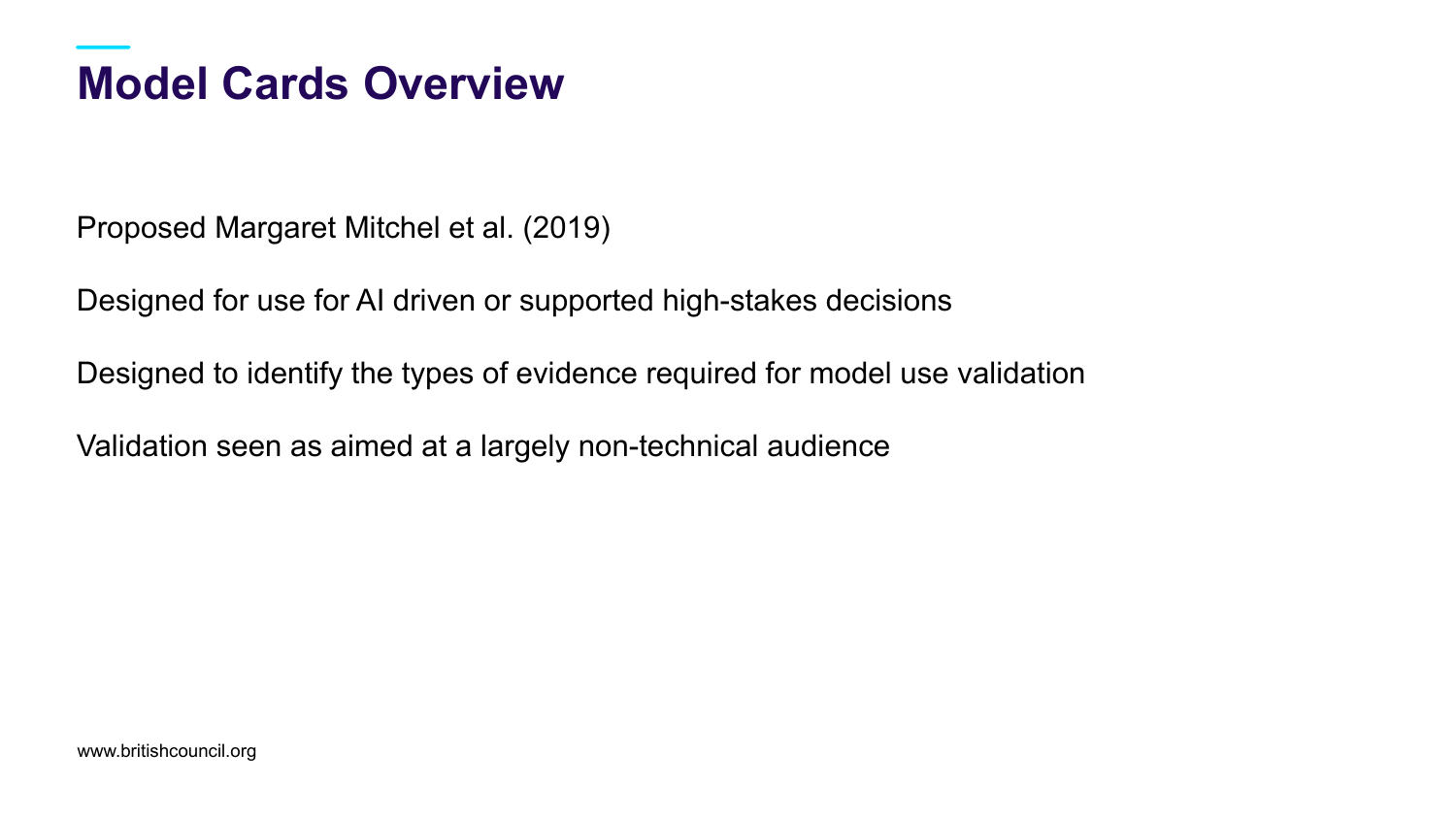#### **Model Cards Details**

#### Element

Model Details

Intended Use

**Factors** 

**Metrics** 

Training Data

Evaluation Data

Quantitative Analyses

Ethical Considerations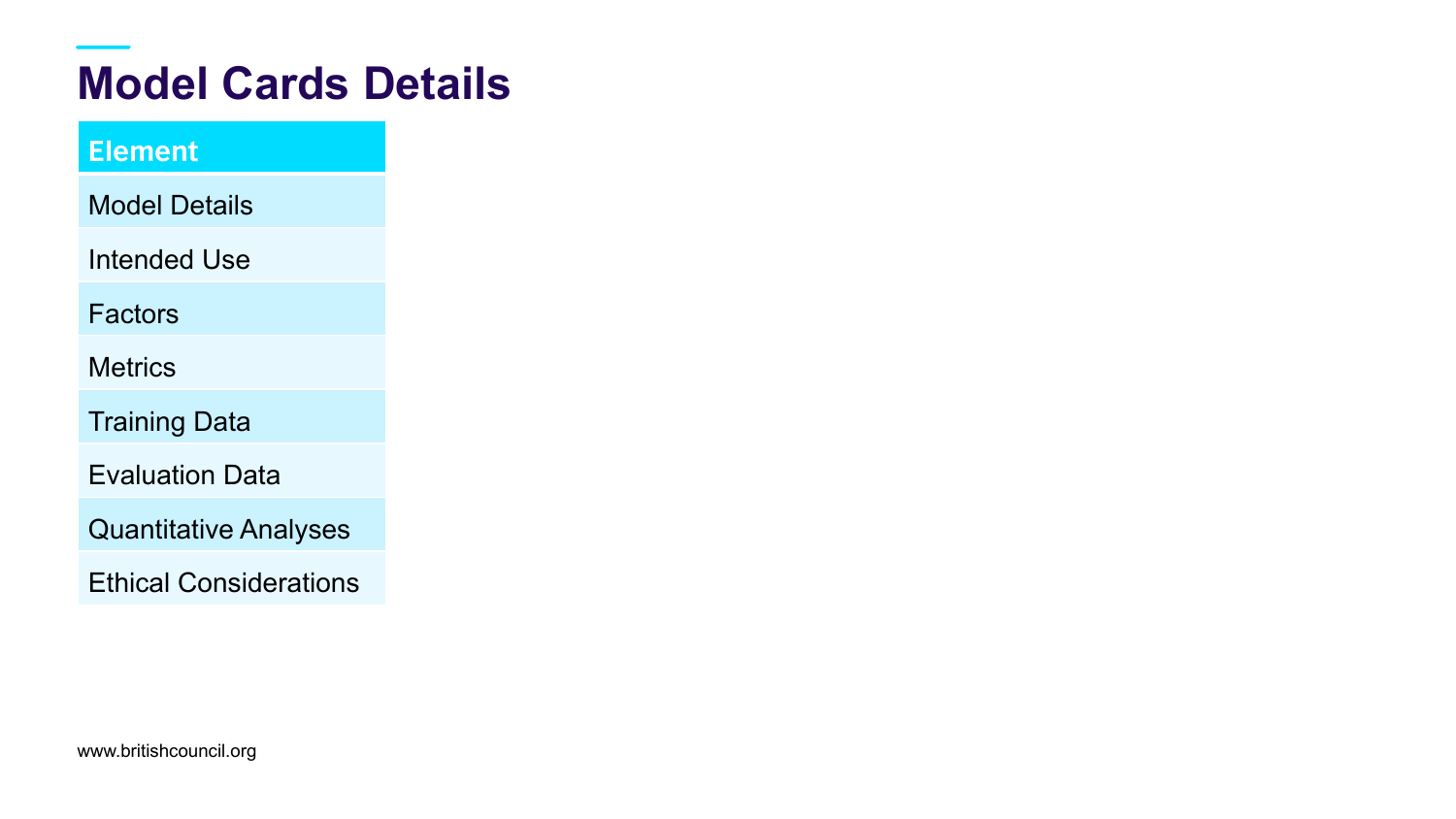#### **Model Cards Details**

| <b>Element</b>                | <b>Description</b>                                                   |
|-------------------------------|----------------------------------------------------------------------|
| <b>Model Details</b>          | basic information about the model                                    |
| Intended Use                  | specific use cases envisioned during development                     |
| <b>Factors</b>                | potential sources of bias                                            |
| <b>Metrics</b>                | measures chosen to reflect potential real-world impacts of the model |
| <b>Training Data</b>          | dataset(s) used to build the system                                  |
| <b>Evaluation Data</b>        | dataset(s) used to evaluate the system                               |
| <b>Quantitative Analyses</b>  | evidence to support the use of the system                            |
| <b>Ethical Considerations</b> |                                                                      |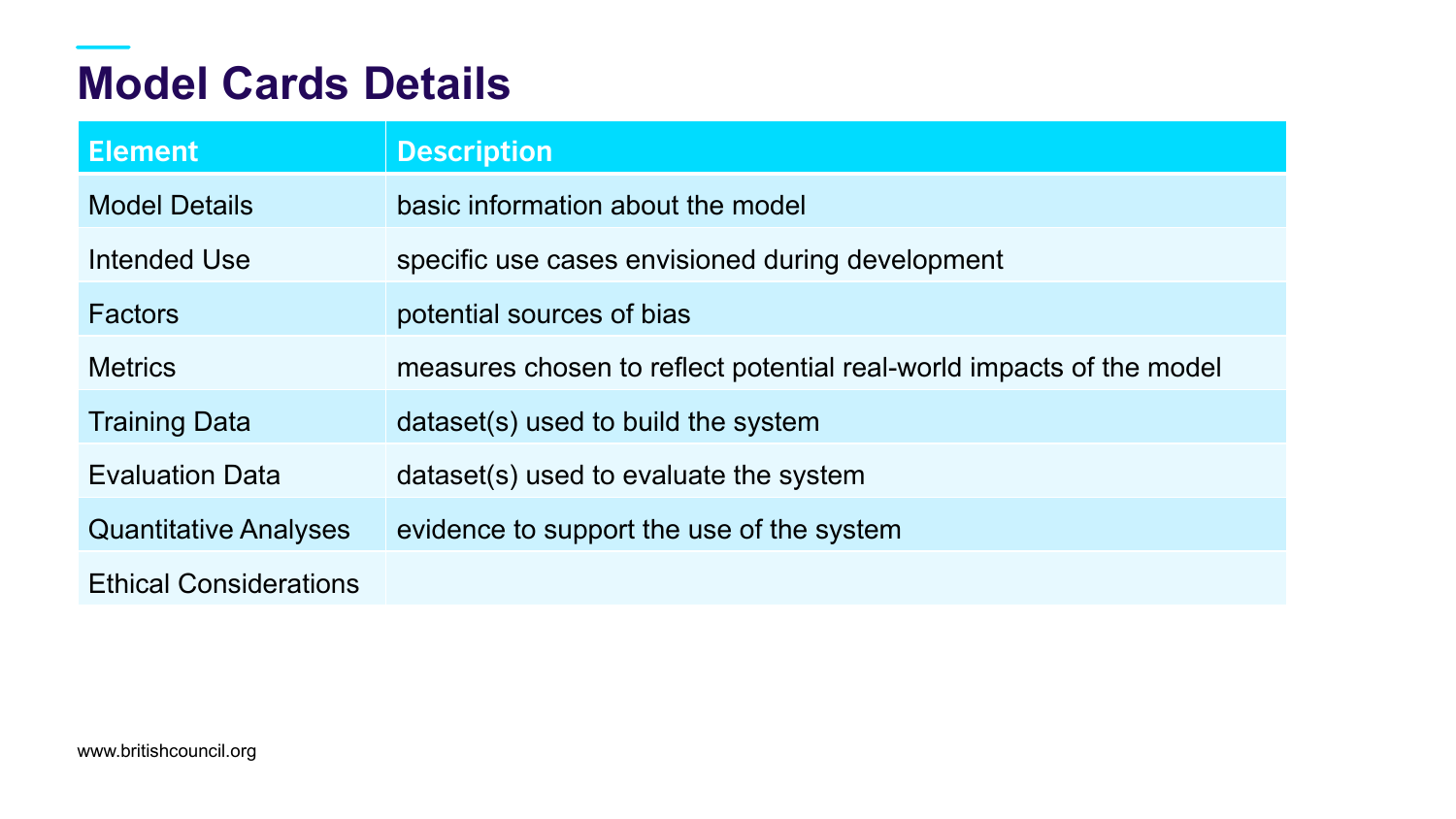#### **Model Cards Details: Intended use**

| <b>Element</b>               | <b>Description</b>                                                                                                                                                                        |
|------------------------------|-------------------------------------------------------------------------------------------------------------------------------------------------------------------------------------------|
| <b>Model Details</b>         | basic information about the model                                                                                                                                                         |
| Intended Use                 | A low-stakes placement test recommending starting practice level.<br>Recommendation can be ignored by the user.<br><b>L1 Chinese users</b><br>$\cdot$ 14-19 years<br>All regions of China |
| Not intended                 | High-stakes decision on performance<br>• Non-Chinese L1 users<br>• Young learners (<13)                                                                                                   |
| Factors                      | potential sources of bias                                                                                                                                                                 |
| <b>Metrics</b>               | measures chosen to reflect potential real-world impacts of the model                                                                                                                      |
| <b>Training Data</b>         | dataset(s) used to build the system                                                                                                                                                       |
| <b>Evaluation Data</b>       | dataset(s) used to evaluate the system                                                                                                                                                    |
| <b>Quantitative Analyses</b> | evidence to support the use of the system                                                                                                                                                 |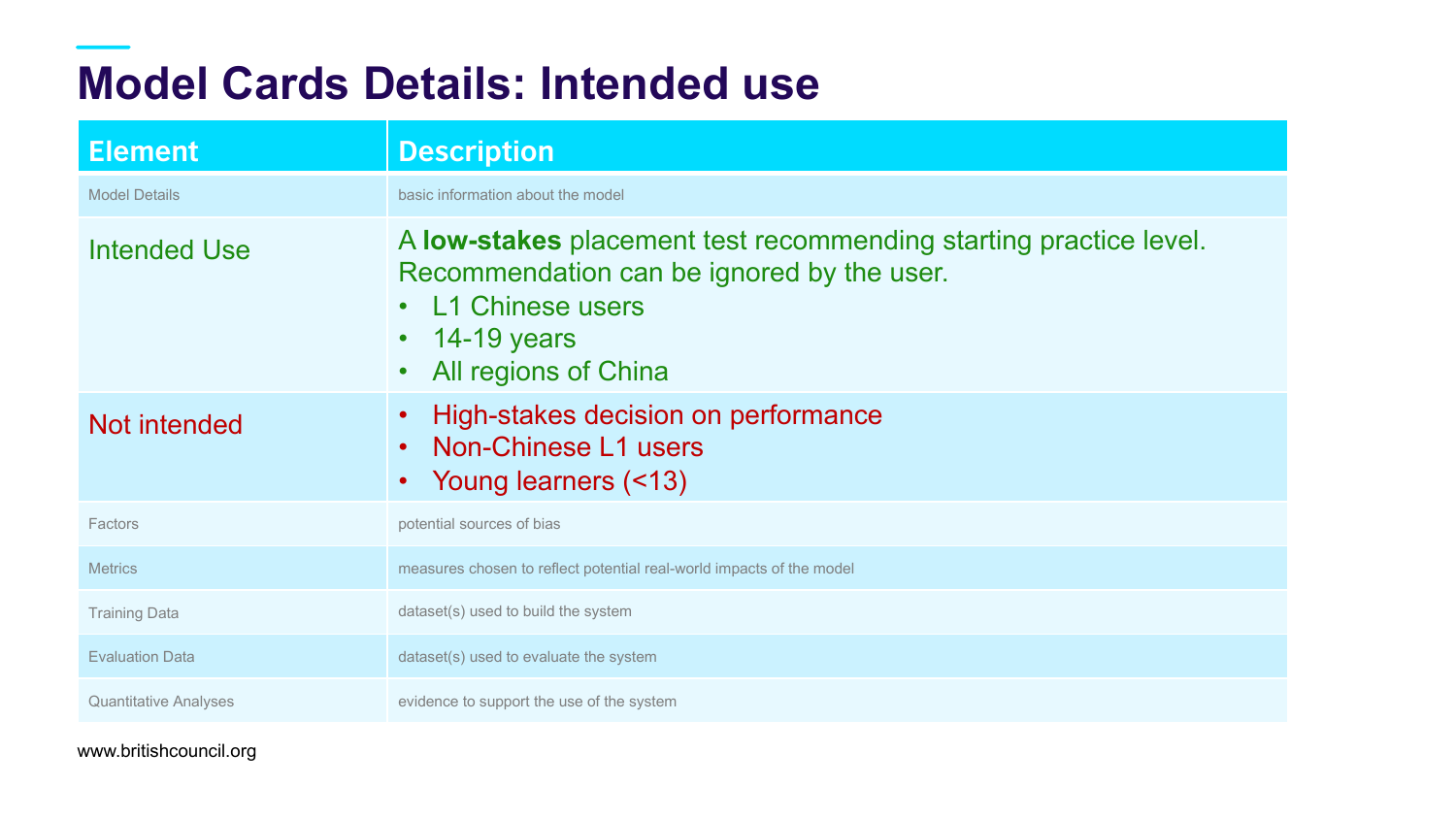#### **Model Cards Details: factors**

| <b>Element</b>           |            | <b>Description</b>                                                                                                                                                                                                        |
|--------------------------|------------|---------------------------------------------------------------------------------------------------------------------------------------------------------------------------------------------------------------------------|
| <b>Model Details</b>     |            | basic information about the model                                                                                                                                                                                         |
| Intended Use             |            | specific use cases envisioned during development                                                                                                                                                                          |
|                          | Population | <b>Subgroups:</b> gender/ age / city tier/user L1/ accent<br><b>Environment:</b> multiple user voices; quality of the hardware, connection<br>and bandwidth.                                                              |
| (Risk)<br><b>Factors</b> | Data       | <b>Metadata coverage:</b><br>52% gender/ 34% age/ 39% included city<br>Findings in relation to intended use:<br>Training data older than the target demographic (16-19).<br>Strong representation in tier 1 and 2 cities. |
| <b>Metrics</b>           |            | measures chosen to reflect potential real-world impacts of the model                                                                                                                                                      |
| <b>Training Data</b>     |            | dataset(s) used to build the system                                                                                                                                                                                       |
| <b>Evaluation Data</b>   |            | dataset(s) used to evaluate the system                                                                                                                                                                                    |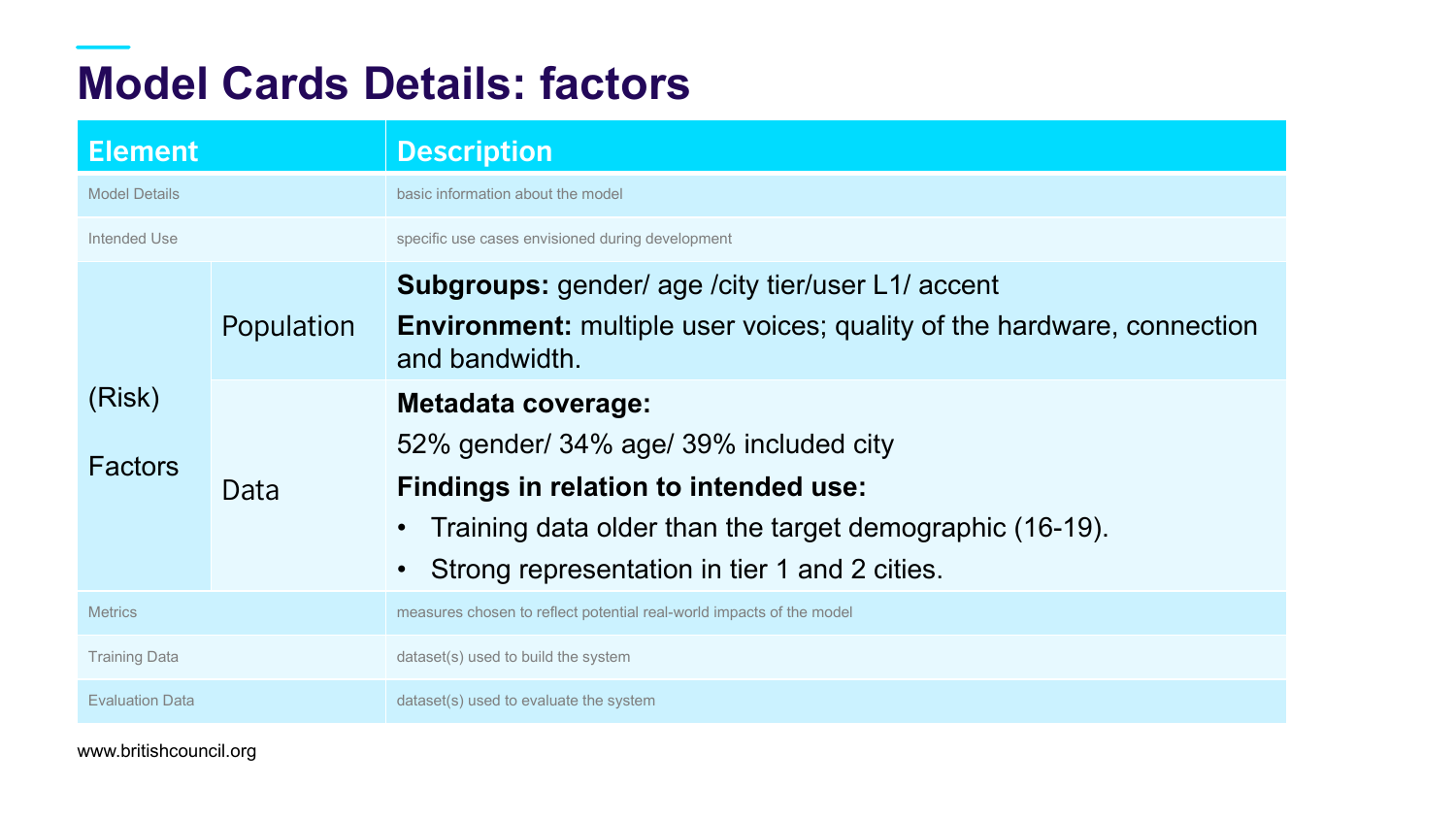#### **Model Cards Details: metrics**

| <b>Element</b>                | <b>Description</b>                                                                                                                                                                           |                                                                                                           |
|-------------------------------|----------------------------------------------------------------------------------------------------------------------------------------------------------------------------------------------|-----------------------------------------------------------------------------------------------------------|
| <b>Model Details</b>          | basic information about the model                                                                                                                                                            |                                                                                                           |
| Intended Use                  | specific use cases envisioned during development                                                                                                                                             |                                                                                                           |
| Factors                       | potential sources of bias                                                                                                                                                                    |                                                                                                           |
| <b>Metrics</b>                | Human Inter-rater reliability (IRR):<br>$\checkmark$ Within 1 band = 91.6%<br>• Human-Machine reliability (HMR):<br>✓ Spearman's $r_s$ = .93 (p= <.001)<br>$\checkmark$ Within 1 band = 100% | Human Machine Rating RHO (Training 4)<br>6.0000<br>5,0000<br>$\mathcal{E}_{\mathcal{E}}$<br><b>T4HRFA</b> |
| <b>Training Data</b>          | dataset(s) used to build the system                                                                                                                                                          | 2,0000<br>3,0000<br>4.0000<br>5.0000<br>6.0000<br>IT4iFT                                                  |
| <b>Evaluation Data</b>        | dataset(s) used to evaluate the system                                                                                                                                                       |                                                                                                           |
| <b>Quantitative Analyses</b>  | evidence to support the use of the system                                                                                                                                                    |                                                                                                           |
| <b>Ethical Considerations</b> |                                                                                                                                                                                              |                                                                                                           |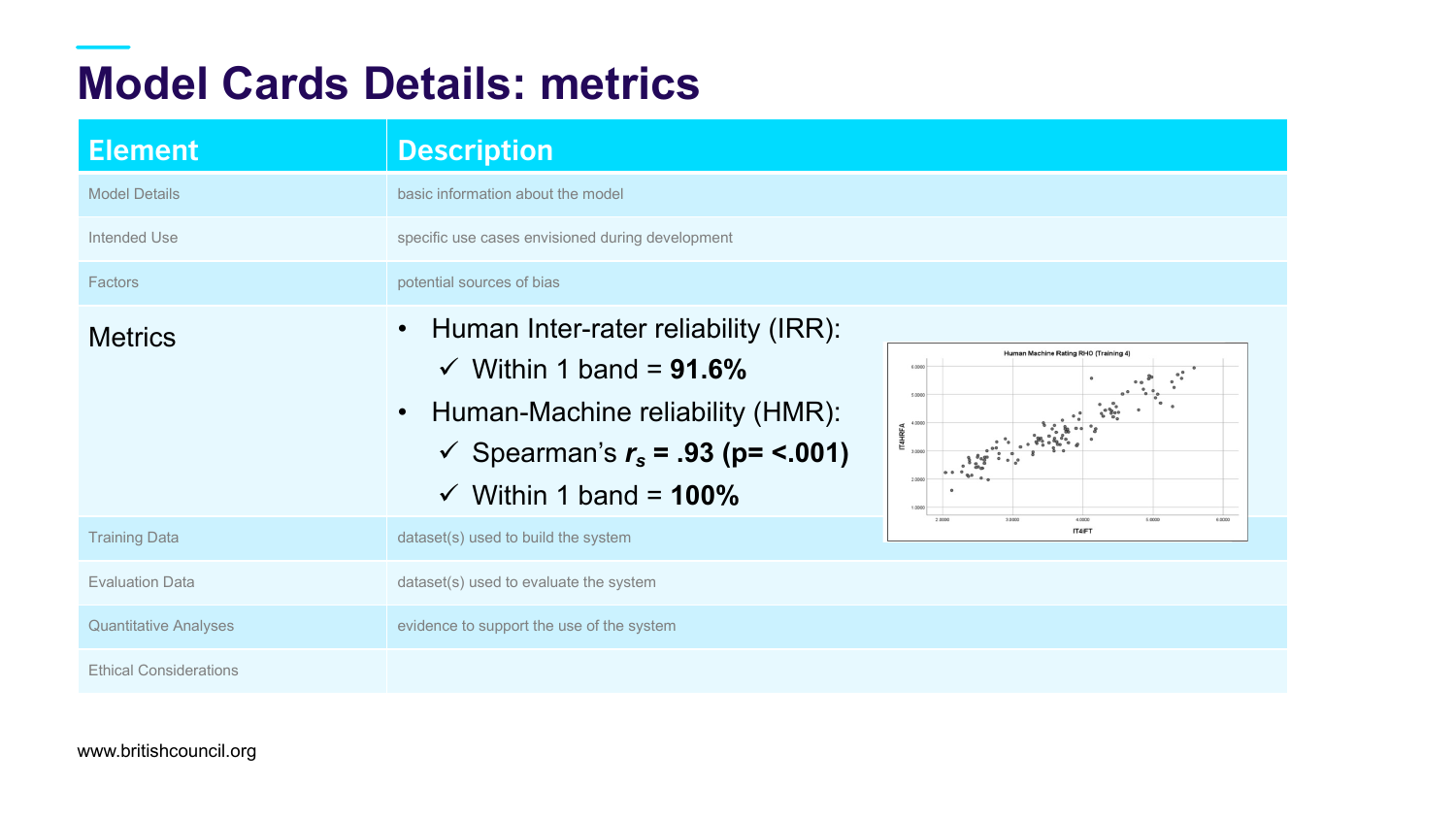#### **Model Cards Details: quantitative analyses**

| <b>Element</b>               | <b>Description</b>                     |                     |                    |       |      |
|------------------------------|----------------------------------------|---------------------|--------------------|-------|------|
| <b>Model Details</b>         | basic information about the model      |                     |                    |       |      |
| <b>Evaluation Data</b>       | dataset(s) used to evaluate the system |                     |                    |       |      |
| <b>Quantitative Analyses</b> | <b>Human rating data</b>               |                     |                    |       |      |
|                              |                                        | <b>Source</b>       | <b>Mean Square</b> | F     | Sig. |
|                              |                                        | Age * Tier          | .224               | .314  | .815 |
|                              |                                        | Gender * Tier       | .189               | .265  | .607 |
|                              |                                        | Age * Gender * Tier | .140               | .196  | .659 |
|                              | <b>Machine rating data</b>             |                     |                    |       |      |
|                              |                                        | <b>Source</b>       | <b>Mean Square</b> | F     | Sig. |
|                              |                                        | Age * Tier          | .053               | .089  | .966 |
|                              |                                        | Gender * Tier       | 1.759              | 2.923 | .090 |
|                              |                                        | Age * Gender * Tier | .123               | .205  | .652 |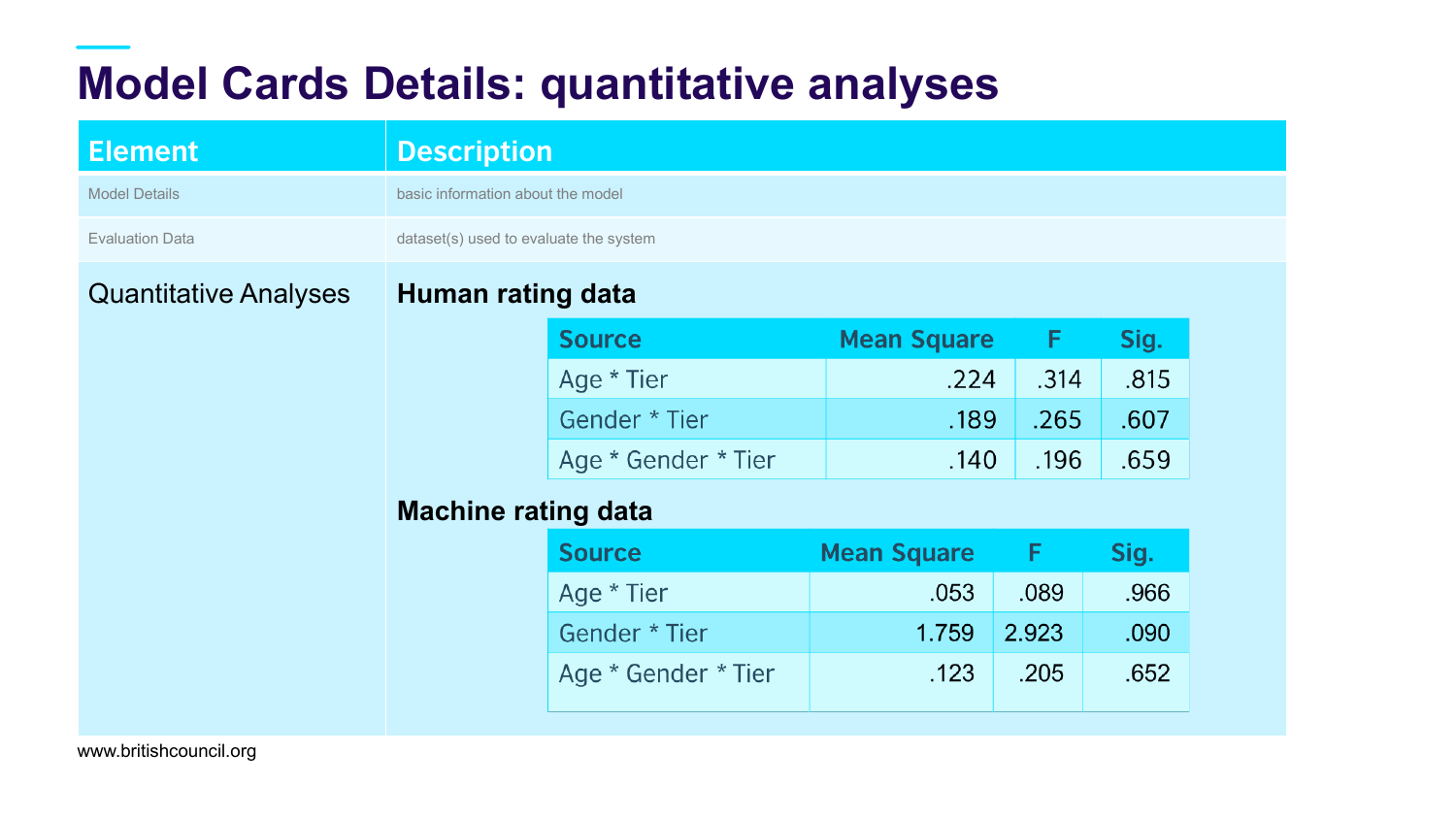#### **Model Cards Details: Intended use**

| <b>Element</b>               | <b>Description</b>                                                                                                                     |
|------------------------------|----------------------------------------------------------------------------------------------------------------------------------------|
| <b>Model Details</b>         | basic information about the model                                                                                                      |
| <b>Intended Use</b>          | A low-stakes placement test recommending starting practice level.<br>• L1 Chinese users<br>$\cdot$ 14-19 years<br>All regions of China |
| Not intended                 | High-stakes decision on performance<br>Non-Chinese L1 users<br>Young learners (<13)                                                    |
| Factors                      | potential sources of bias                                                                                                              |
| <b>Metrics</b>               | measures chosen to reflect potential real-world impacts of the model                                                                   |
| <b>Training Data</b>         | dataset(s) used to build the system                                                                                                    |
| <b>Evaluation Data</b>       | dataset(s) used to evaluate the system                                                                                                 |
| <b>Quantitative Analyses</b> | evidence to support the use of the system                                                                                              |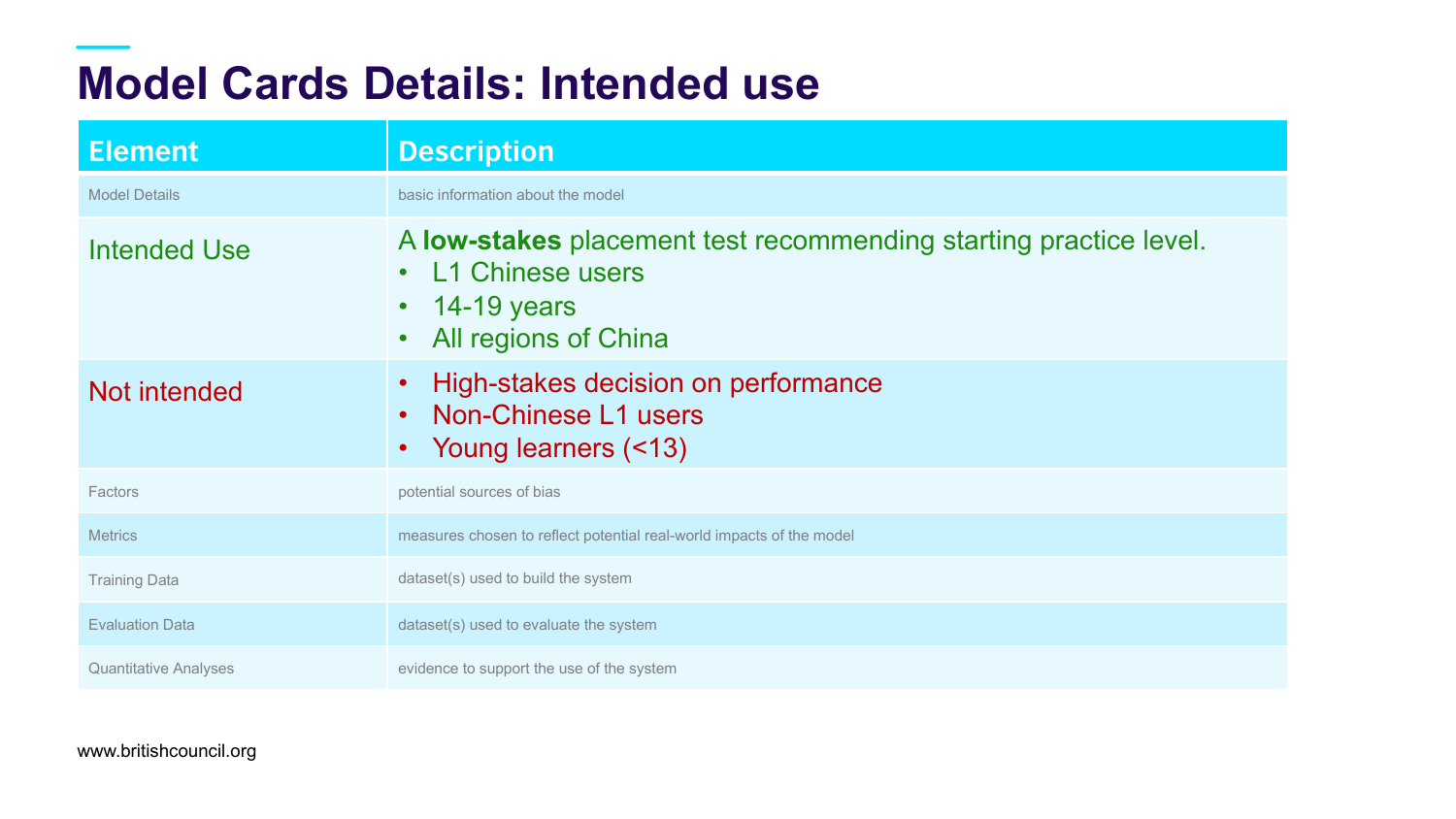

## Lessons Learnt & Conclusions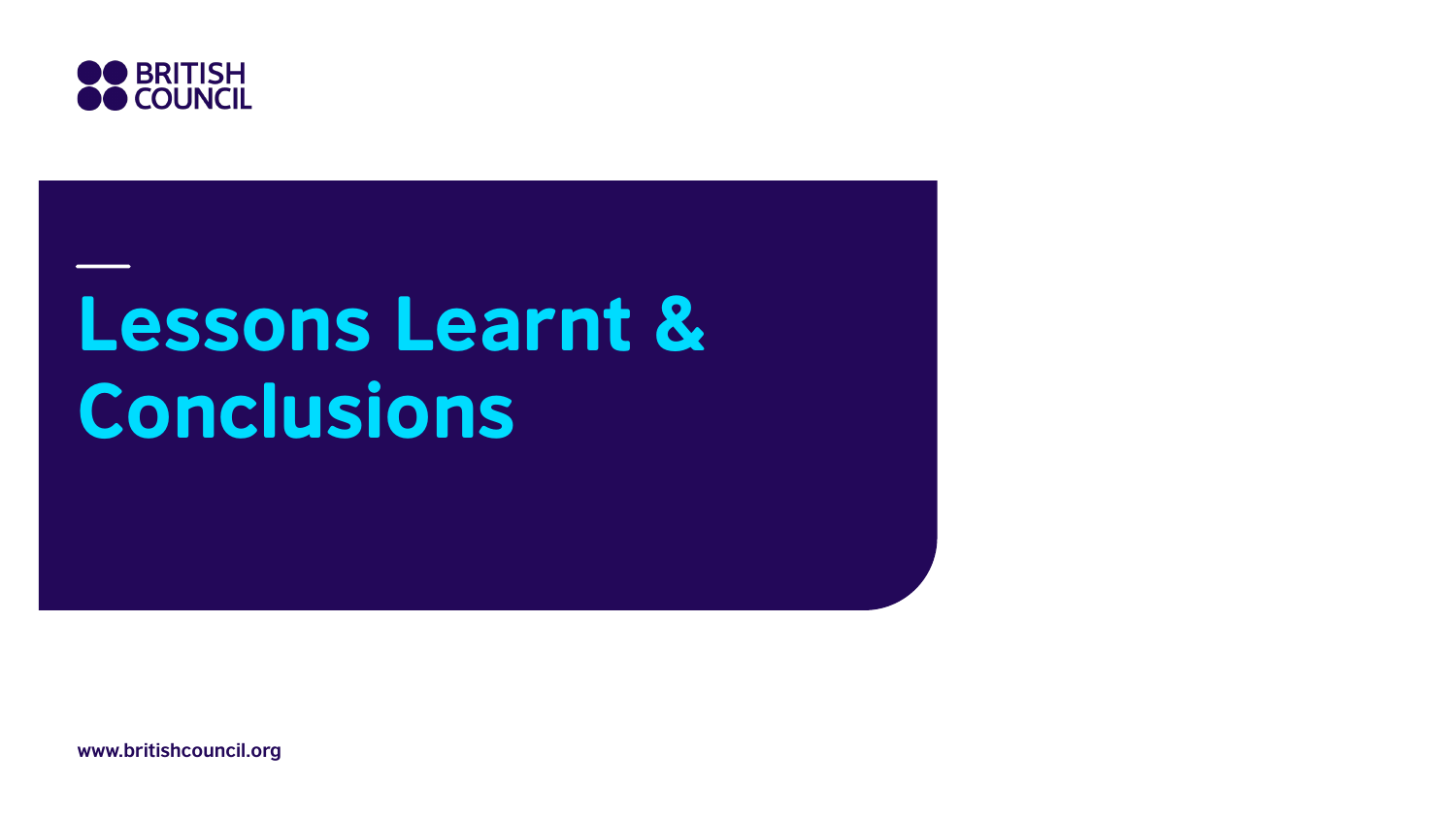

Don't try this at home…

This work can only be done in partnership

Significant learning is required from all partners

The process can help us to improve our scoring systems

The Model Card approach helps us to know what questions to ask

and how to ask them!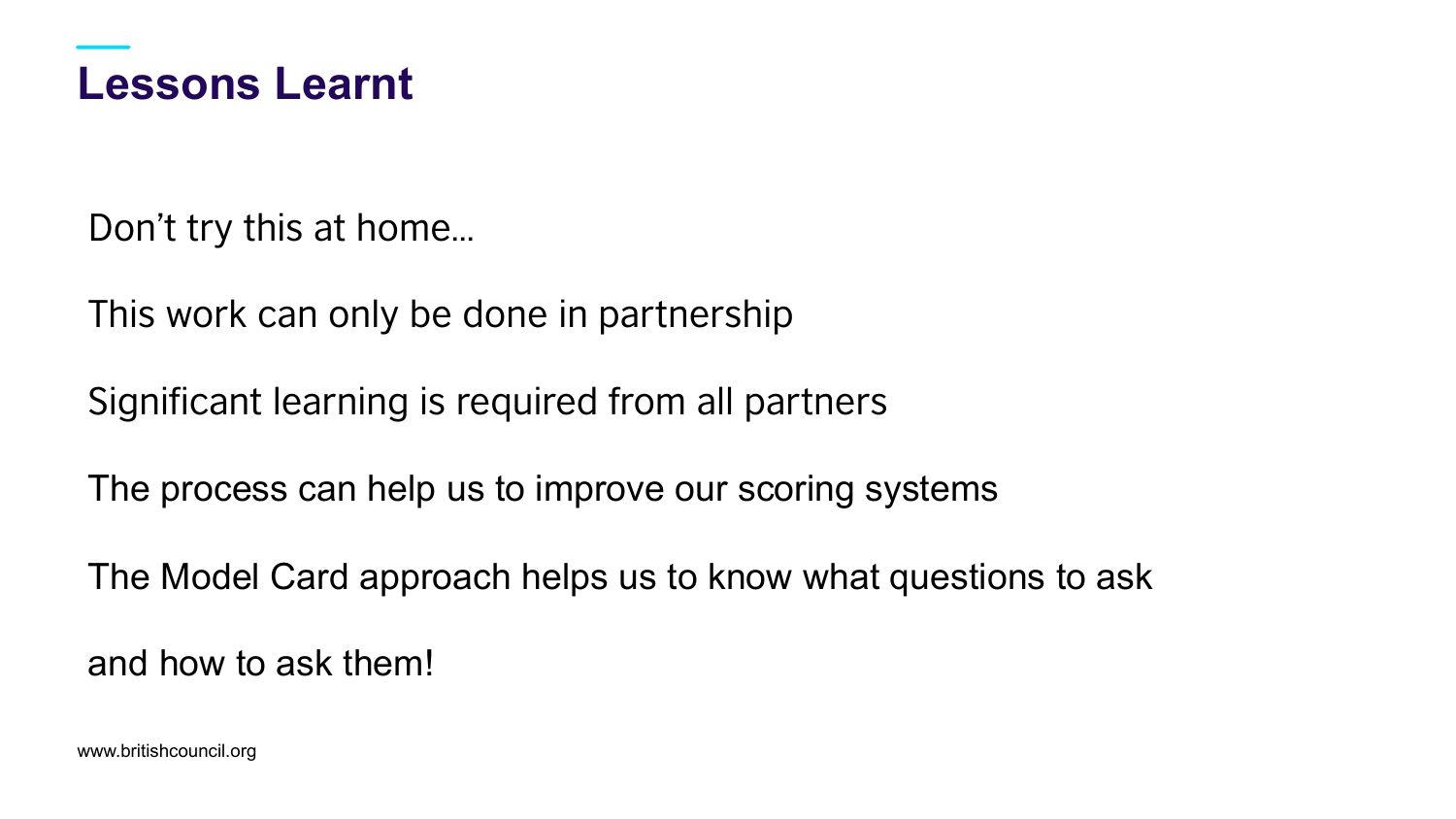

We urgently need to understand more about the AI-scoring systems currently in use

We also need to consider how AI-scoring systems fit into our validation models and processes

Model Cards offers a realistic approach to model validation representation and should be broadly adopted across language testing

The process offers test developers and AI-developers an opportunity to develop a common language and common expectations on AI model use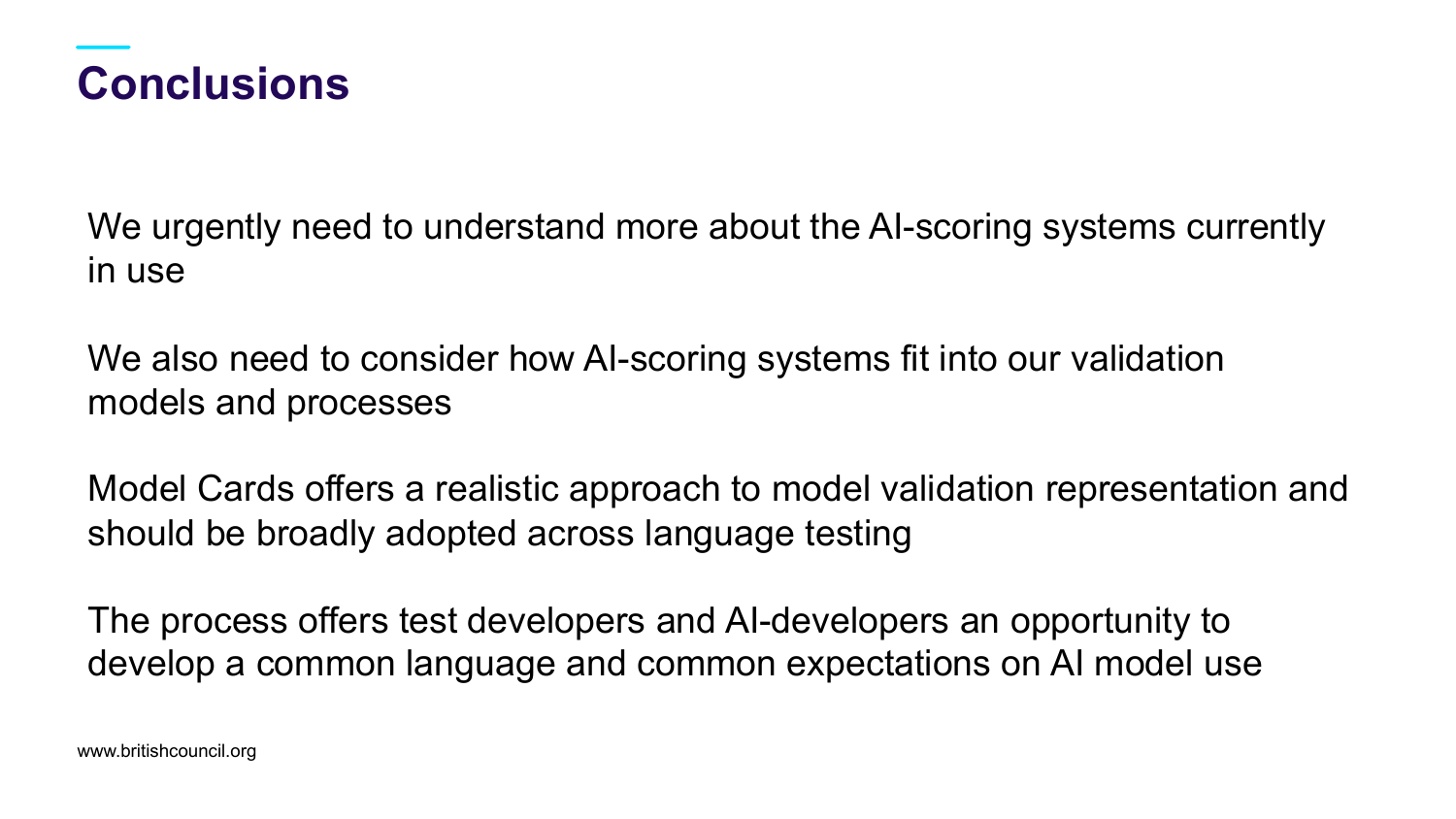# **Thank You**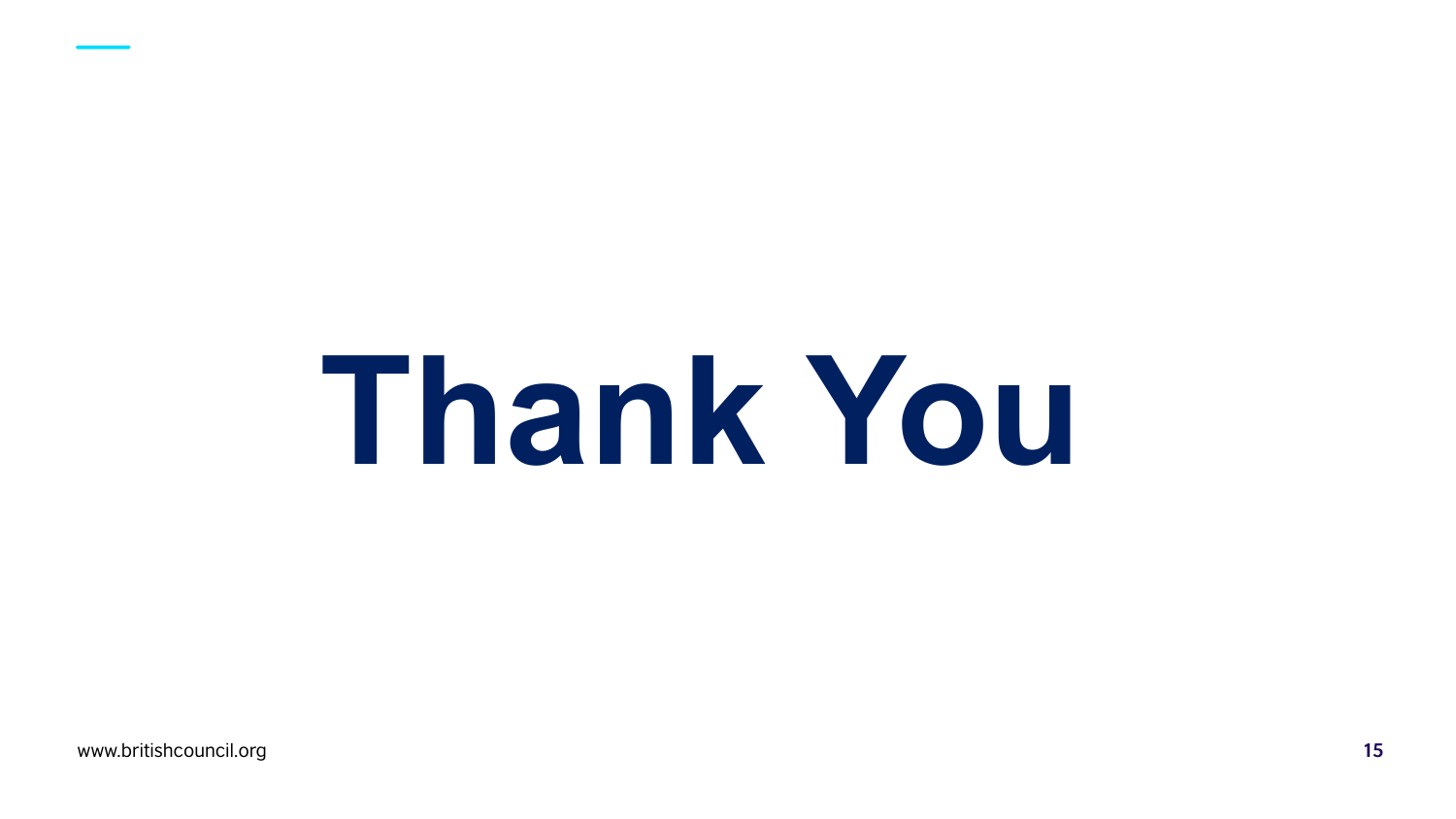

## ISL Model Card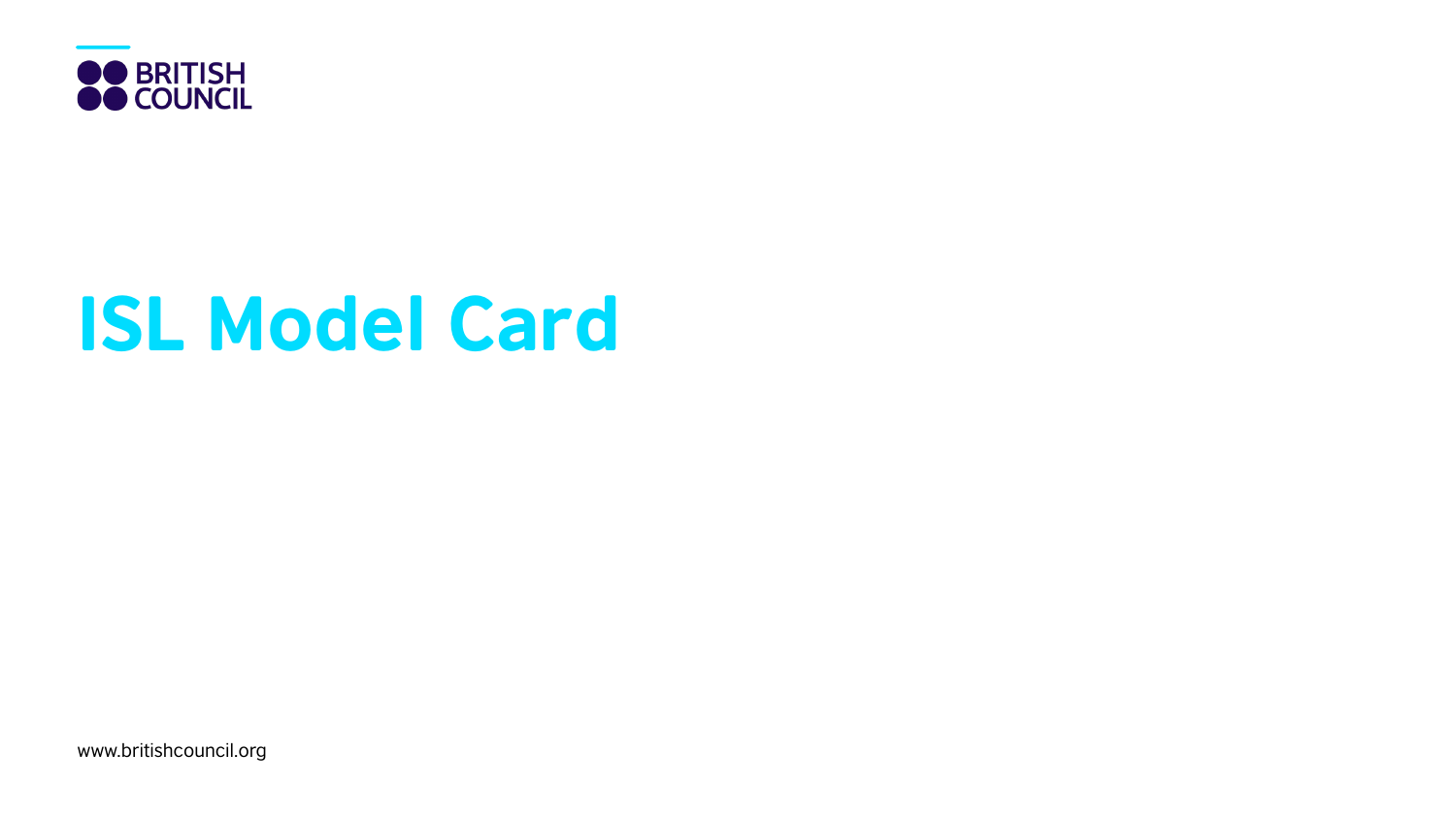#### **Model Details**

This relates to the basic information about the model. For example, information about:

- the developer(s)
- date of development
- the type of model it is (Long Short-Term Memory (LSTM), linear regression model etc.)
- model training details
- research or descriptive documentation (academic papers; Kaggle resources; vendor specific docs.)
- citation and license details
- contact details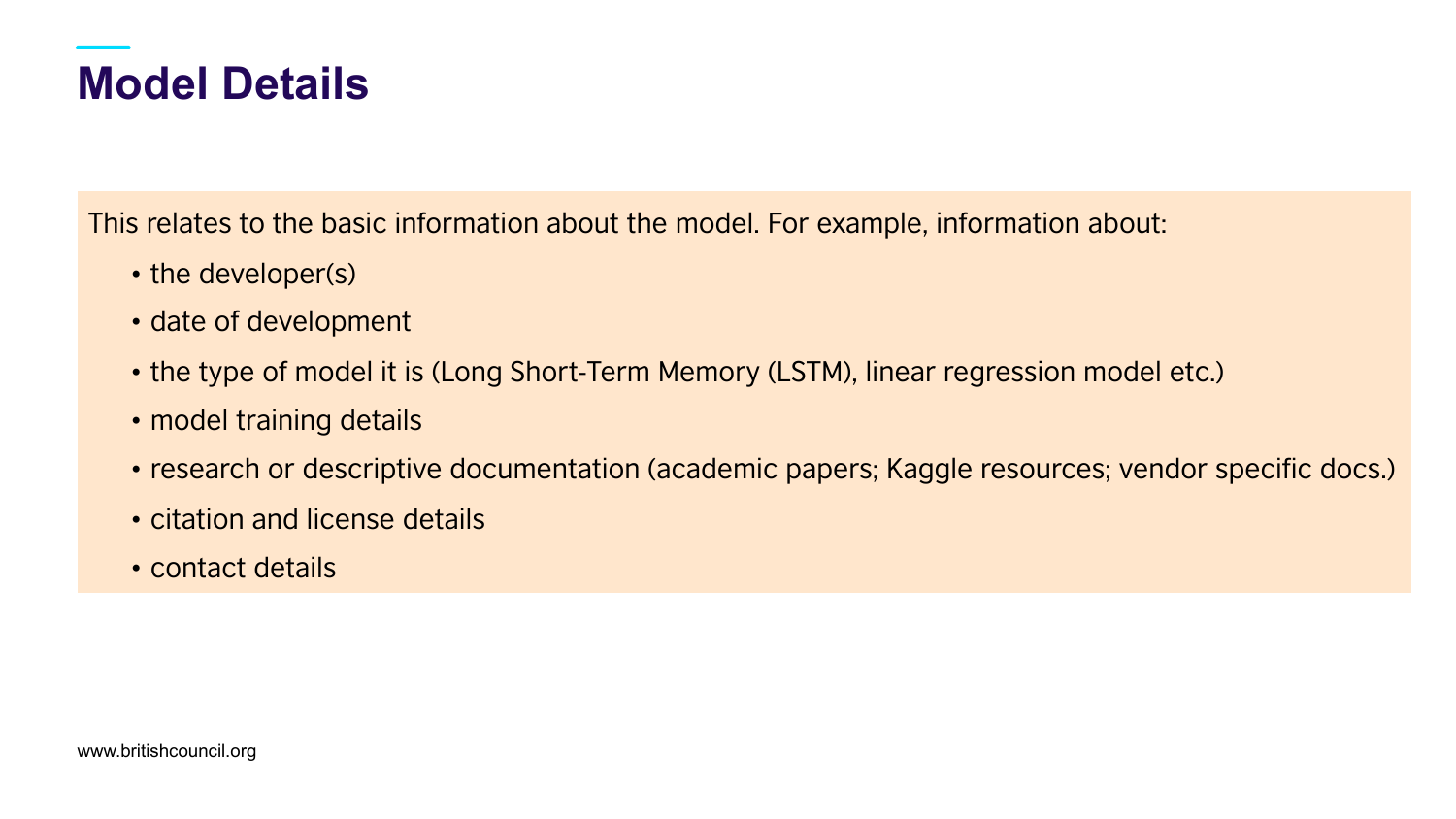#### **Model Details ISL**

| <b>Developers</b>     | <b>iFLYTEK Research, China</b>                                                                                                                                                                                                                                                                                                                                                                                                                                                                                                                                                |
|-----------------------|-------------------------------------------------------------------------------------------------------------------------------------------------------------------------------------------------------------------------------------------------------------------------------------------------------------------------------------------------------------------------------------------------------------------------------------------------------------------------------------------------------------------------------------------------------------------------------|
| Date of Development   | Model design developed in 2017<br>ISL version developed between July 2019 and February 2020.                                                                                                                                                                                                                                                                                                                                                                                                                                                                                  |
| Type of Model         | Long Short-Term Memory (LSTM), linear regression model. An automatic<br>speech recognition (ASR) sub-model converts users' speech to text format.<br>This output is then converted into vectors using LSTM. Finally, multi<br>regression models such as linear regression and decision tree regression are<br>trained by human raters' scores.<br>The model predicts the L2 English speaking performance (score) from a<br>series of prompts-based on the holistic evaluation of features including task<br>engagement, fluency, lexical resource, grammar and pronunciation. |
| <b>Model Training</b> | Model(s) trained by IFLYTEK (human rating data optimised for machine<br>learning by the British Council).                                                                                                                                                                                                                                                                                                                                                                                                                                                                     |
| Research              | The raw untrained model —iteration one— underwent four subsequent<br>sessions of training. The current model is its fifth iteration.                                                                                                                                                                                                                                                                                                                                                                                                                                          |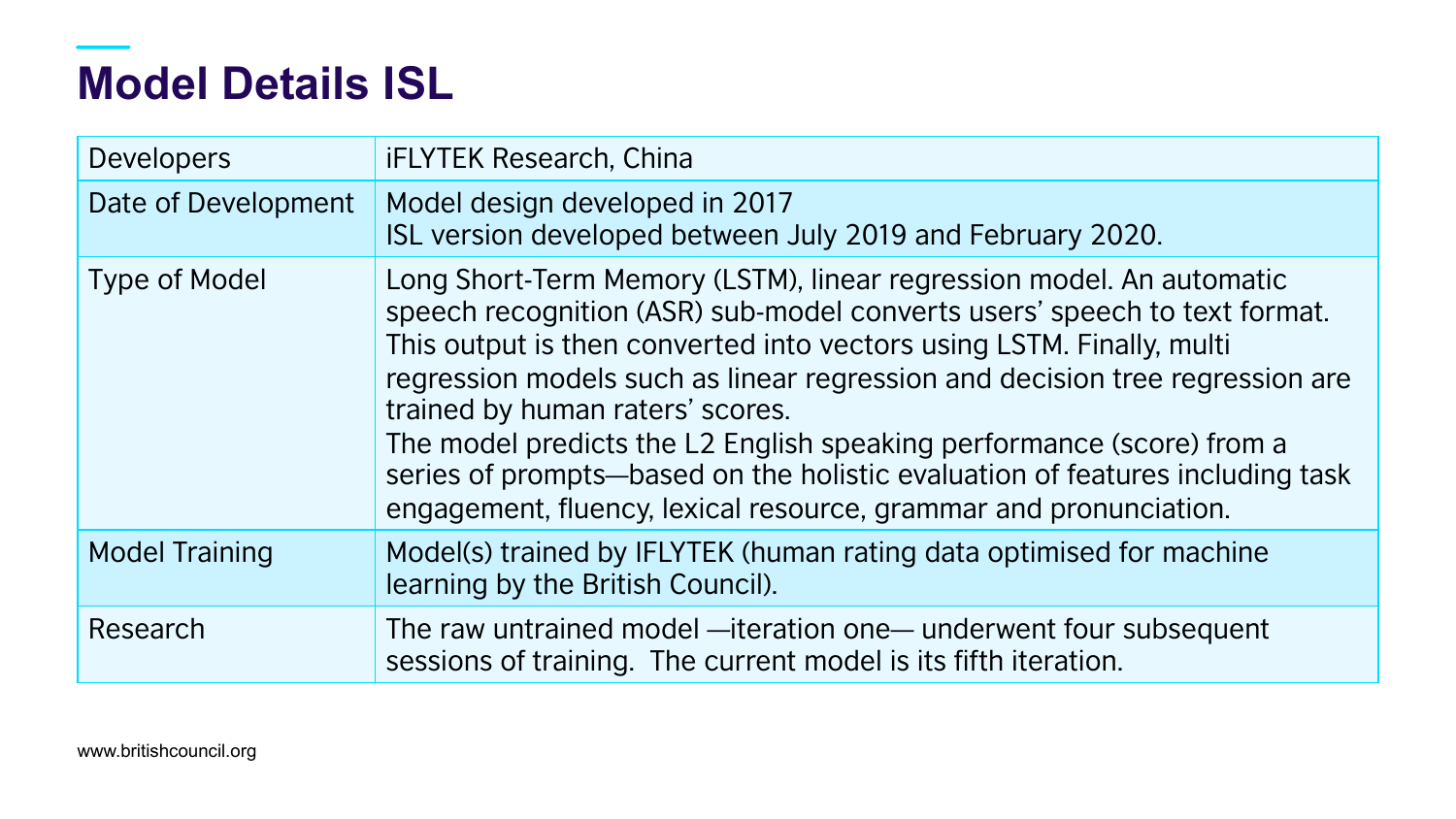

Here the specific use/user cases envisioned during development are clearly described.

Also included here will be any use cases that are out of scope.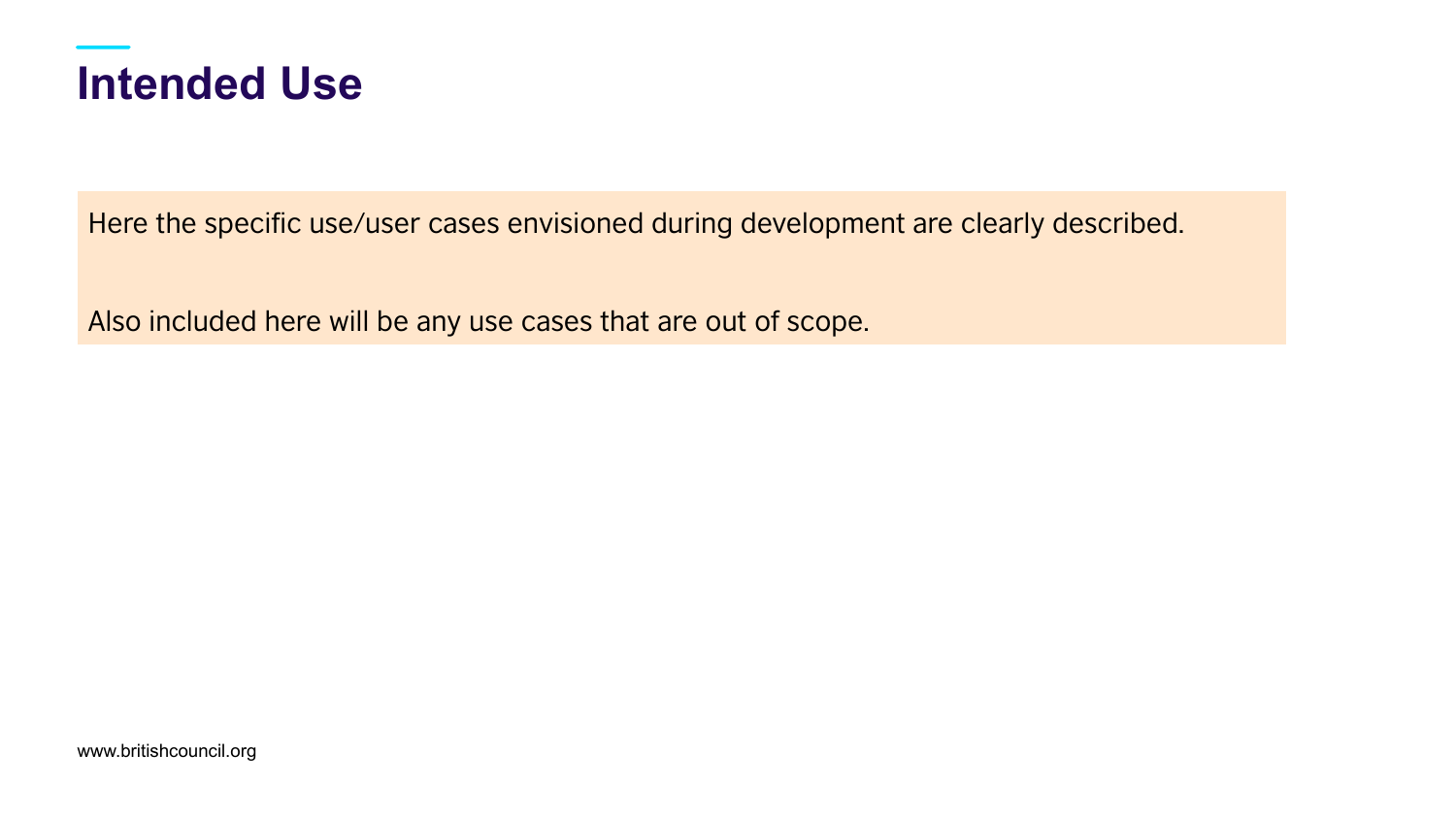#### **Intended Use ISL**

| Intended     | A low-stakes formative measure to streamline IELTS Smart Learning (ISL) users<br>(aged 14-19 & based in China) to the most appropriate IELTS materials and<br>practice tasks based on their ability.<br>The recommendation is not compulsory; the user can choose to ignore it and |
|--------------|------------------------------------------------------------------------------------------------------------------------------------------------------------------------------------------------------------------------------------------------------------------------------------|
|              | start from any level in the product.                                                                                                                                                                                                                                               |
| Not Intended | High-stakes decisions about learners                                                                                                                                                                                                                                               |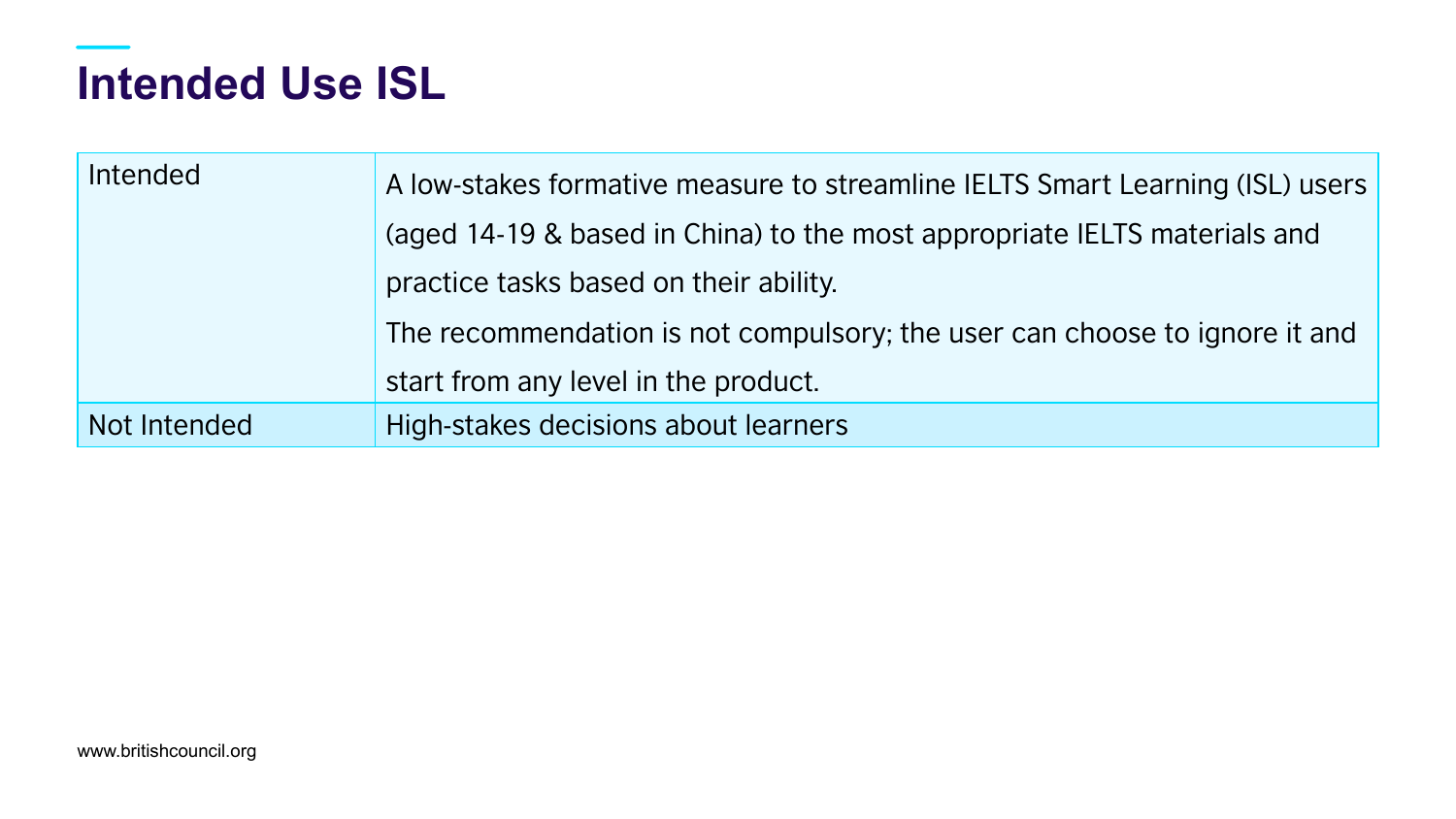

Potential sources of bias

Should (where appropriate) include variables related to:

- demographics
- phenotype group (e.g. height, weight, colour)
- environmental conditions (e.g. with or without background interference),
- technical attributes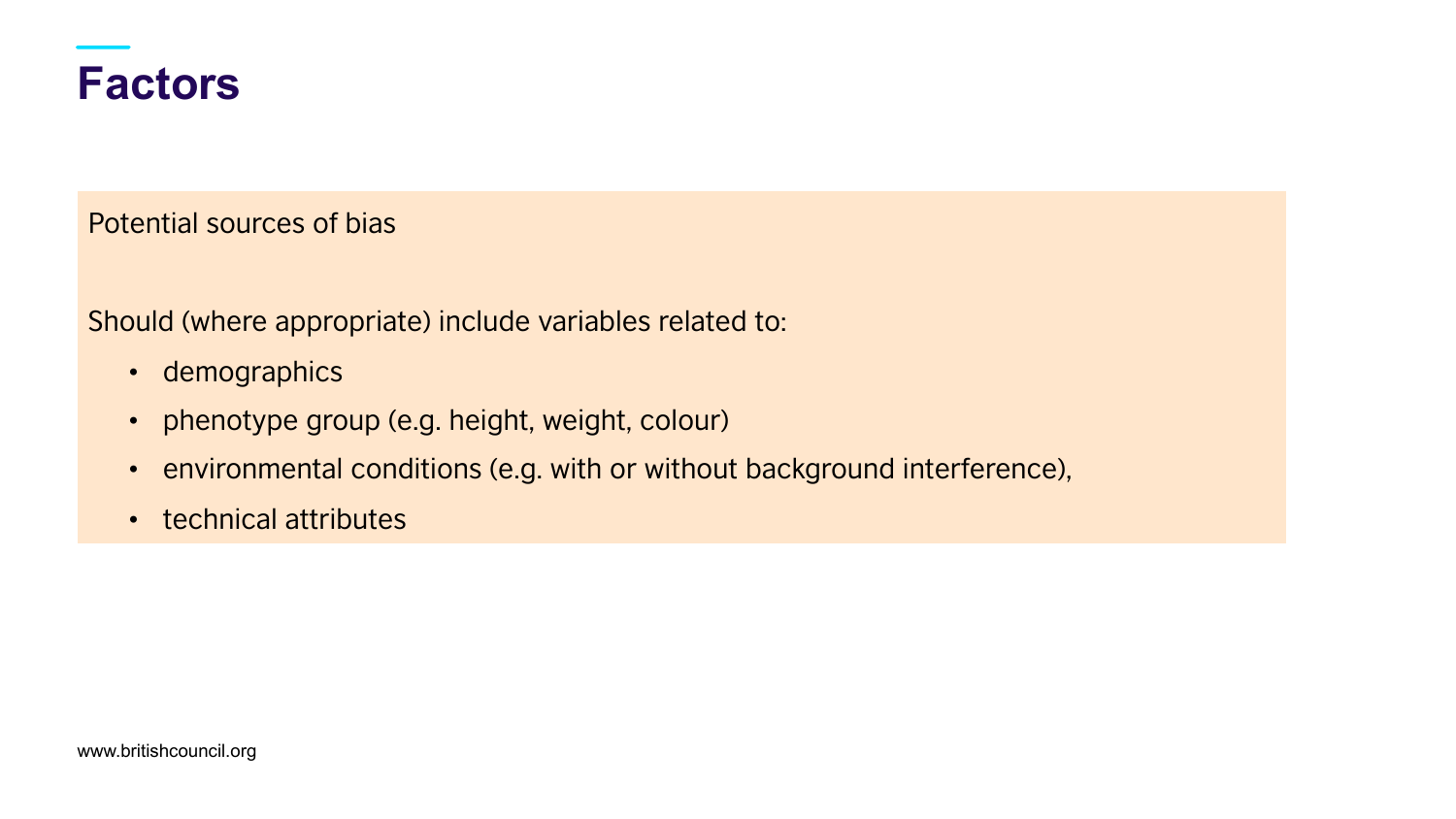#### **Factors ISL**

| Risk Factors-<br>Population | These include groups for gender, age and city tier; uniqueness of the users'<br>answering – multiple user voices; proficiency outliers; users' L1 or dialect<br>background, and relevant ASR accuracy; user speech issues such as<br>stammers; users' recording environment; the quality of the hardware,<br>connection and bandwidth.                                                                                     |
|-----------------------------|----------------------------------------------------------------------------------------------------------------------------------------------------------------------------------------------------------------------------------------------------------------------------------------------------------------------------------------------------------------------------------------------------------------------------|
| <b>Risk Factors - Data</b>  | Total training + evaluation dataset samples n=550<br>52% of samples included gender metadata (32% female, 20% male, 48%<br>unknown), 34% of samples included age metadata.<br>Most training data comes from learners older than the target demographic<br>$(16-19)$ .<br>Samples with School/Institution city tier metadata accounts for 39% of the<br>total samples, with strong representation among tier 1 and 2 cities |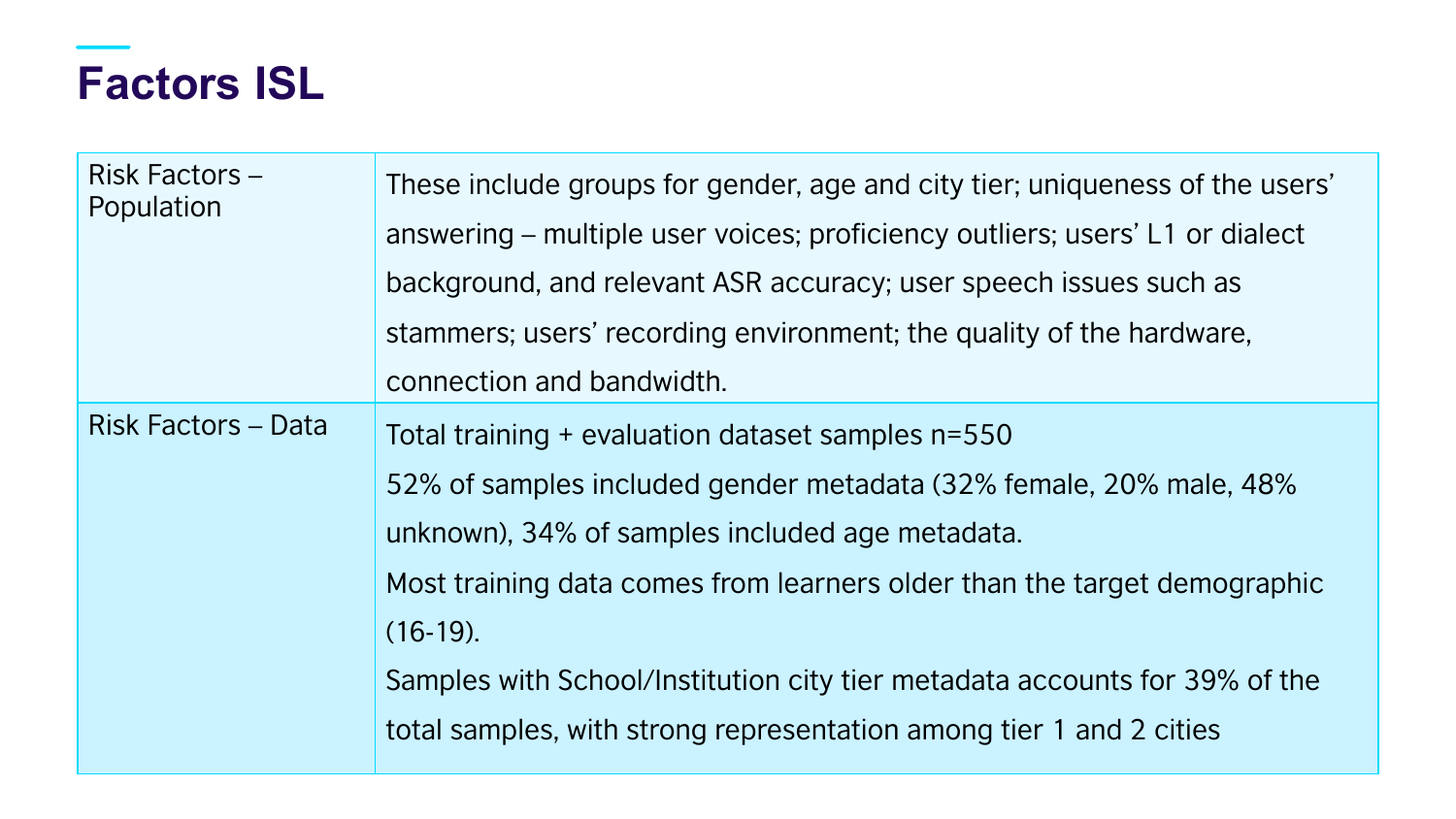

These should "reflect real world impacts of the model' (Mitchell et al., 2019: 3)

May also include:

- model performance metrics
- decision thresholds
- variation approaches.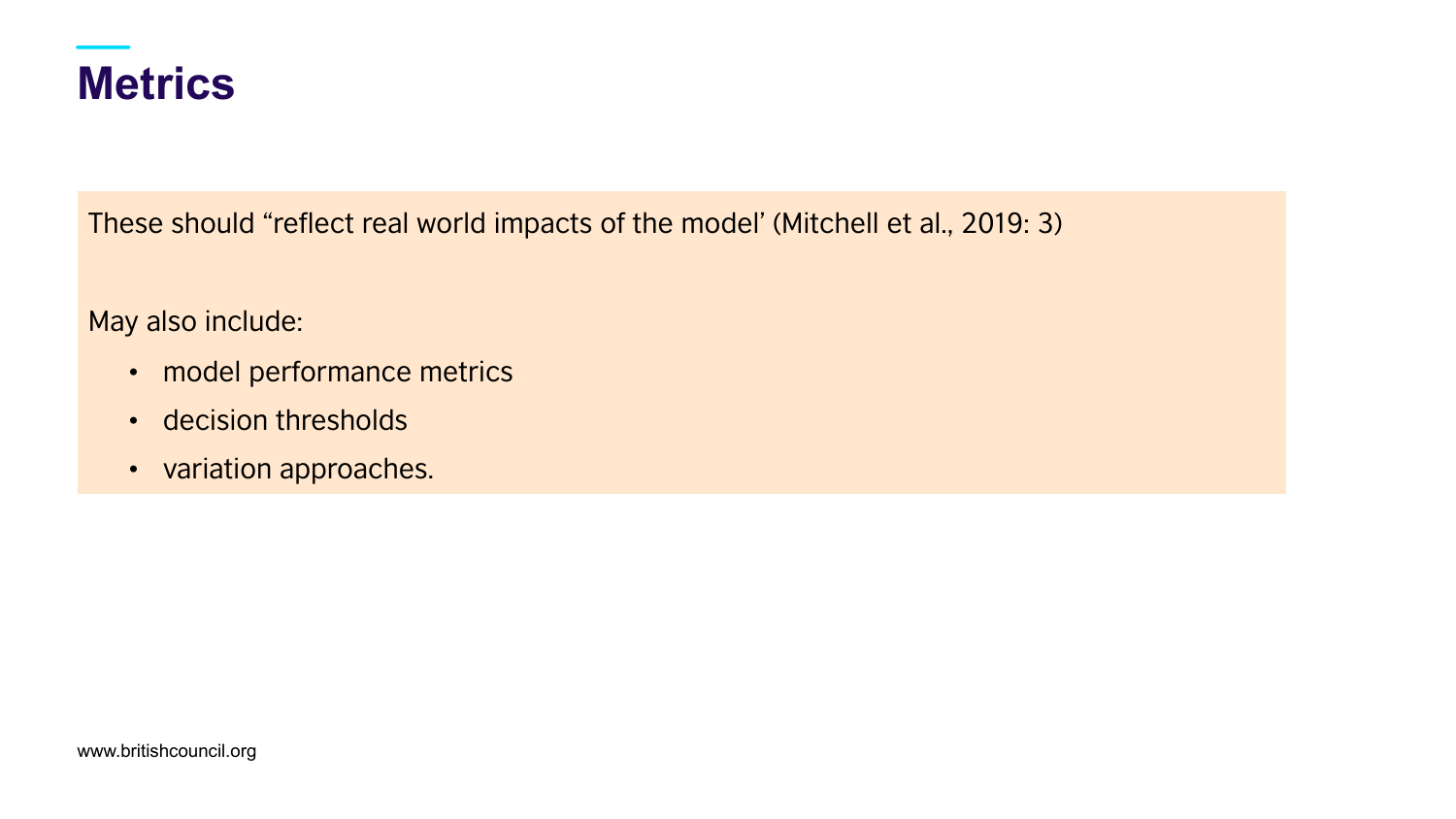#### **Metrics ISL**

| <b>Model Performance</b>    | Evaluation metrics include:<br>• Human Inter-rater reliability (IRR):<br>$\circ$ Exact – 42.5%<br>Human Machine Rating RHO (Training 4)<br>6,0000<br>$\circ$ Up to 1 Band – 91.6%<br>5,0000<br>$\circ$ >1 Band - 8.4%<br>$\mathcal{E}_{\mathcal{S}}$<br>• Human-Machine reliability (HMR):<br>4,0000<br><b>IT4HRFA</b><br>$\circ$ RHO – 0.93<br>$\circ$ Ave H-M difference $-0.25$<br>2,0000<br>$\circ$ Exact Agreement – 67%<br>1,0000<br>2,0000<br>3,0000<br>4,0000<br>5,0000<br>6,0000<br>$\circ$ Up to 1 Band - 100%<br>IT4iFT |
|-----------------------------|------------------------------------------------------------------------------------------------------------------------------------------------------------------------------------------------------------------------------------------------------------------------------------------------------------------------------------------------------------------------------------------------------------------------------------------------------------------------------------------------------------------------------------|
| <b>Decision Thresholds</b>  | Above outcomes reflect decision thresholds (placement use)                                                                                                                                                                                                                                                                                                                                                                                                                                                                         |
| <b>Variation Approaches</b> | None applied                                                                                                                                                                                                                                                                                                                                                                                                                                                                                                                       |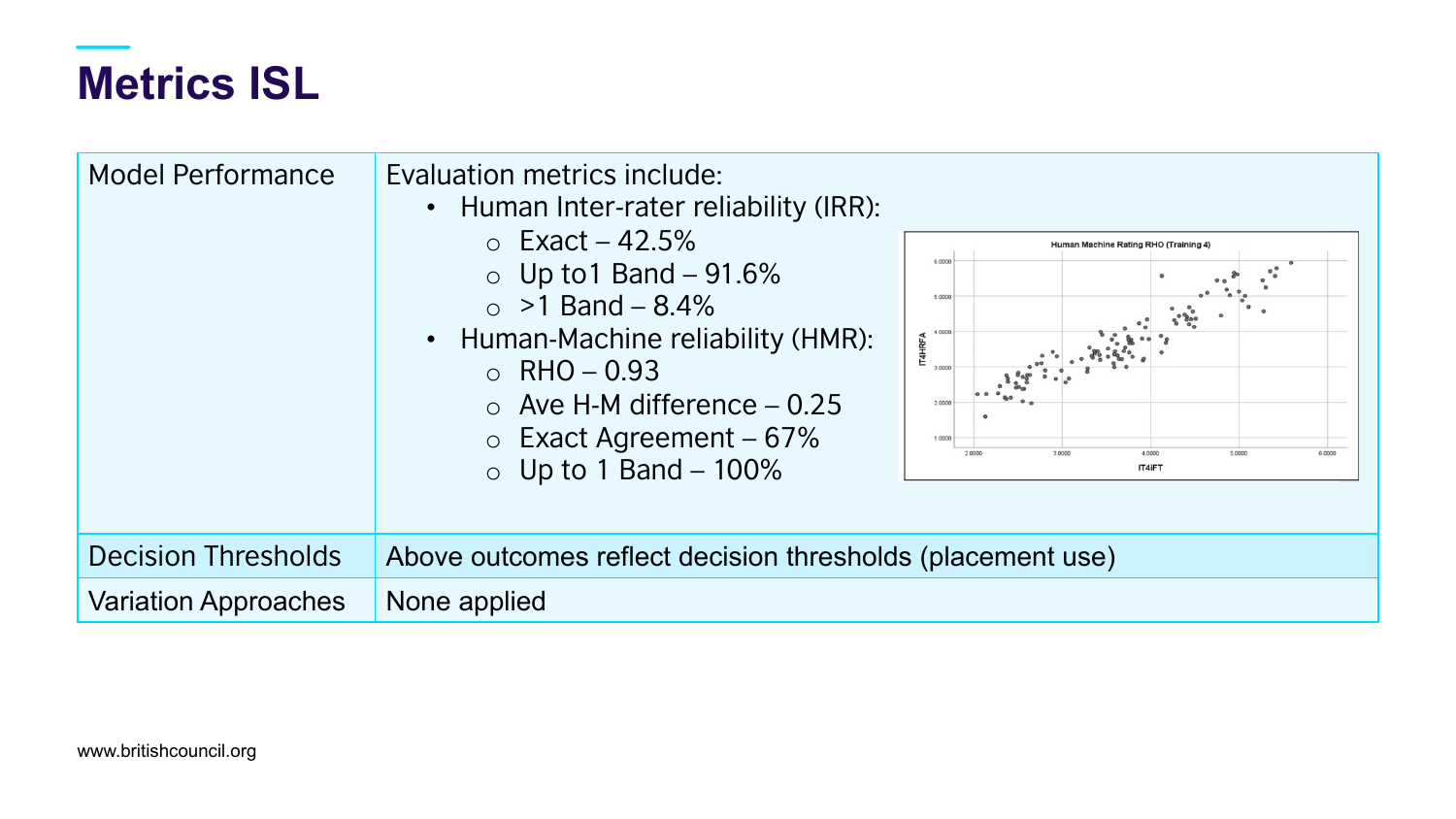#### **Evaluation Data**

Overviews the datasets that are used in the quantitative analysis presented in the card, and includes:

- information on the datasets
- the motivation behind the decisions to select these datasets
- any data cleaning and processing used.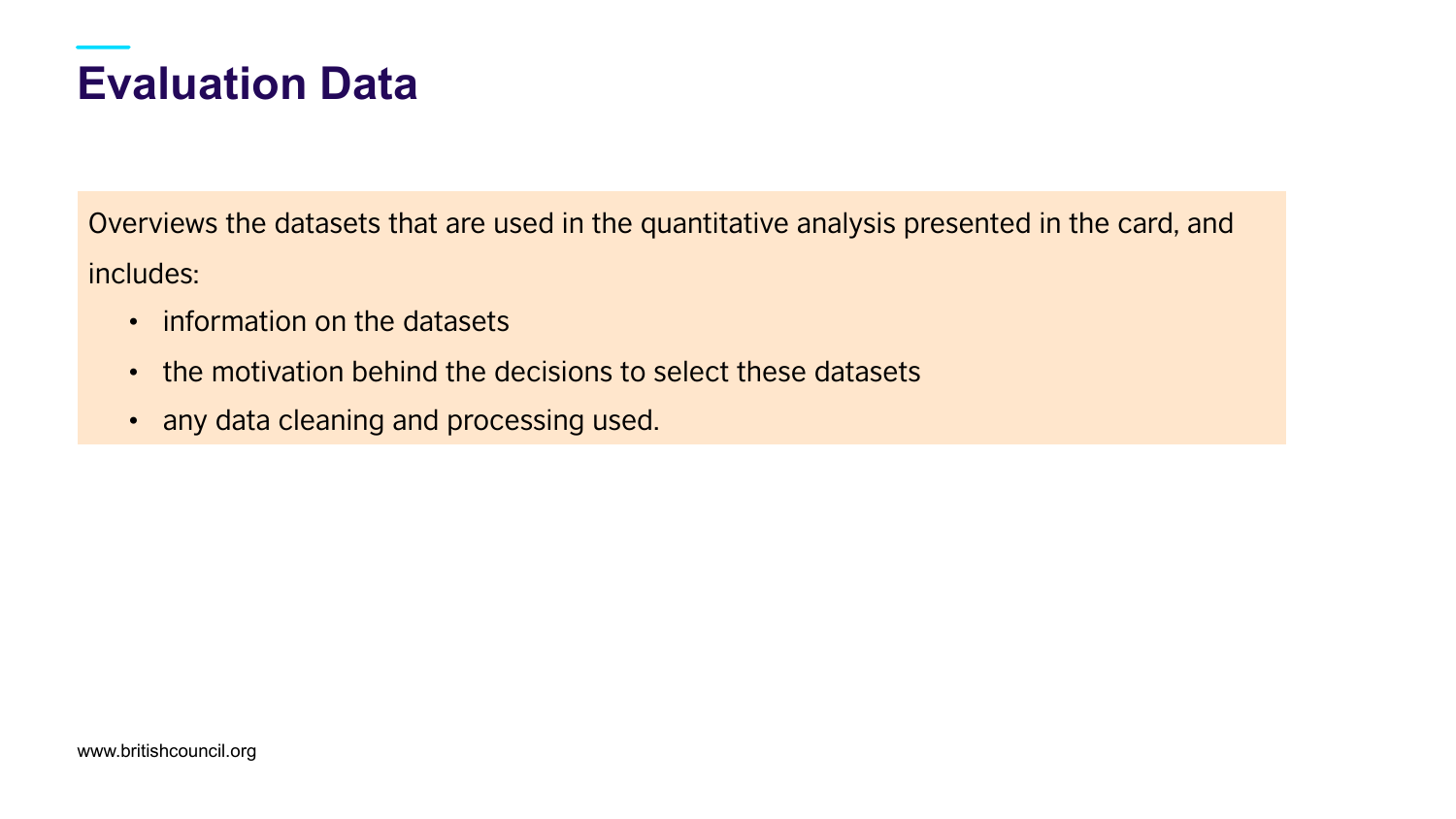

Where feasible, this should be presented and should mirror the variables recorded in the evaluation data section – though here presents specific numbers as opposed to general descriptions.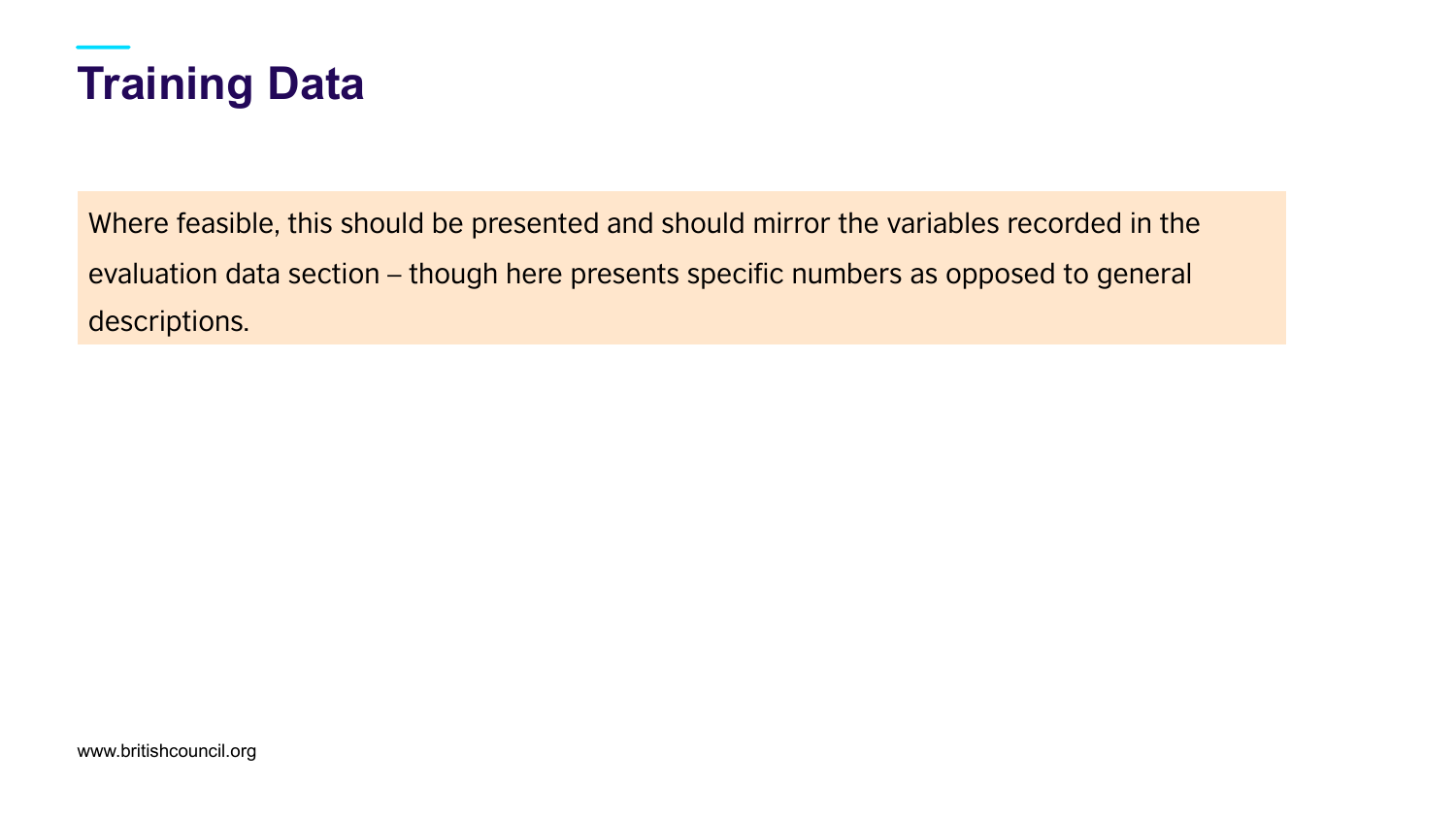#### **Evaluation & Training Data**

| <b>Initial Model Training</b><br>Data | Good coverage of the ISL user demographic features (ethnicity/age). Over 50<br>million English recordings were used to build and optimise the model.<br>Several million recordings per year are used to continually optimise accent<br>representation within the model.               |
|---------------------------------------|---------------------------------------------------------------------------------------------------------------------------------------------------------------------------------------------------------------------------------------------------------------------------------------|
| <b>ISL Model Training</b><br>Data     | IFLYTEK collected a total of 923 recordings, of which 570 were human rated.<br>Post data optimisation, 433 for model training.                                                                                                                                                        |
| <b>Evaluation Data</b>                | 117 recordings used for model evaluation.<br>Iterative approach through 4 generations saw proficiency representation<br>controlled to avoid focus on the most common scores (A2/B1). This improved<br>human-machine reliability across the scale range and particularly at the tails. |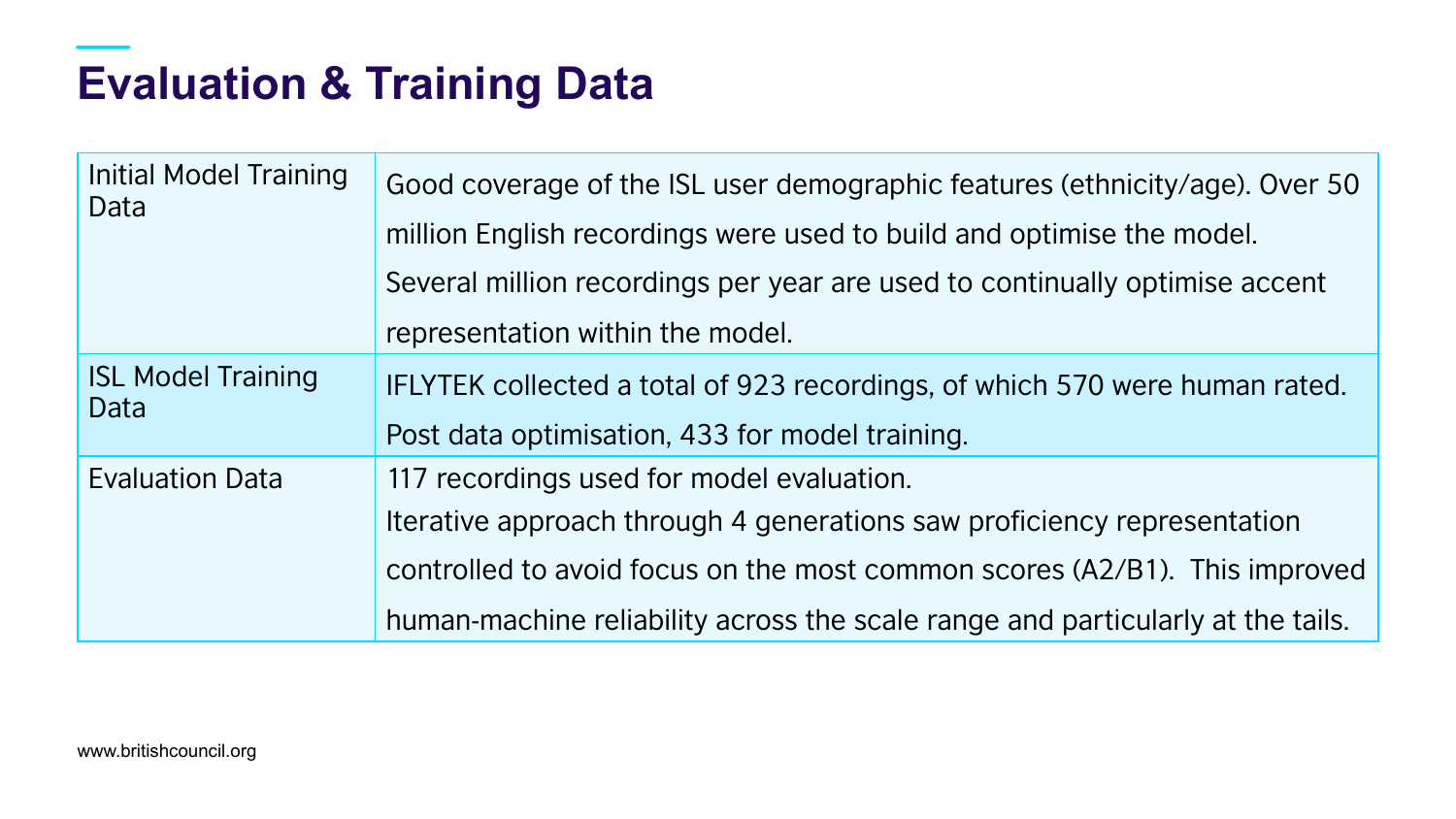#### **Quantitative Analysis**

This should include results relating to:

- unitary (e.g. gender bias or age bias)
- intersectional (e.g. gender by age bias)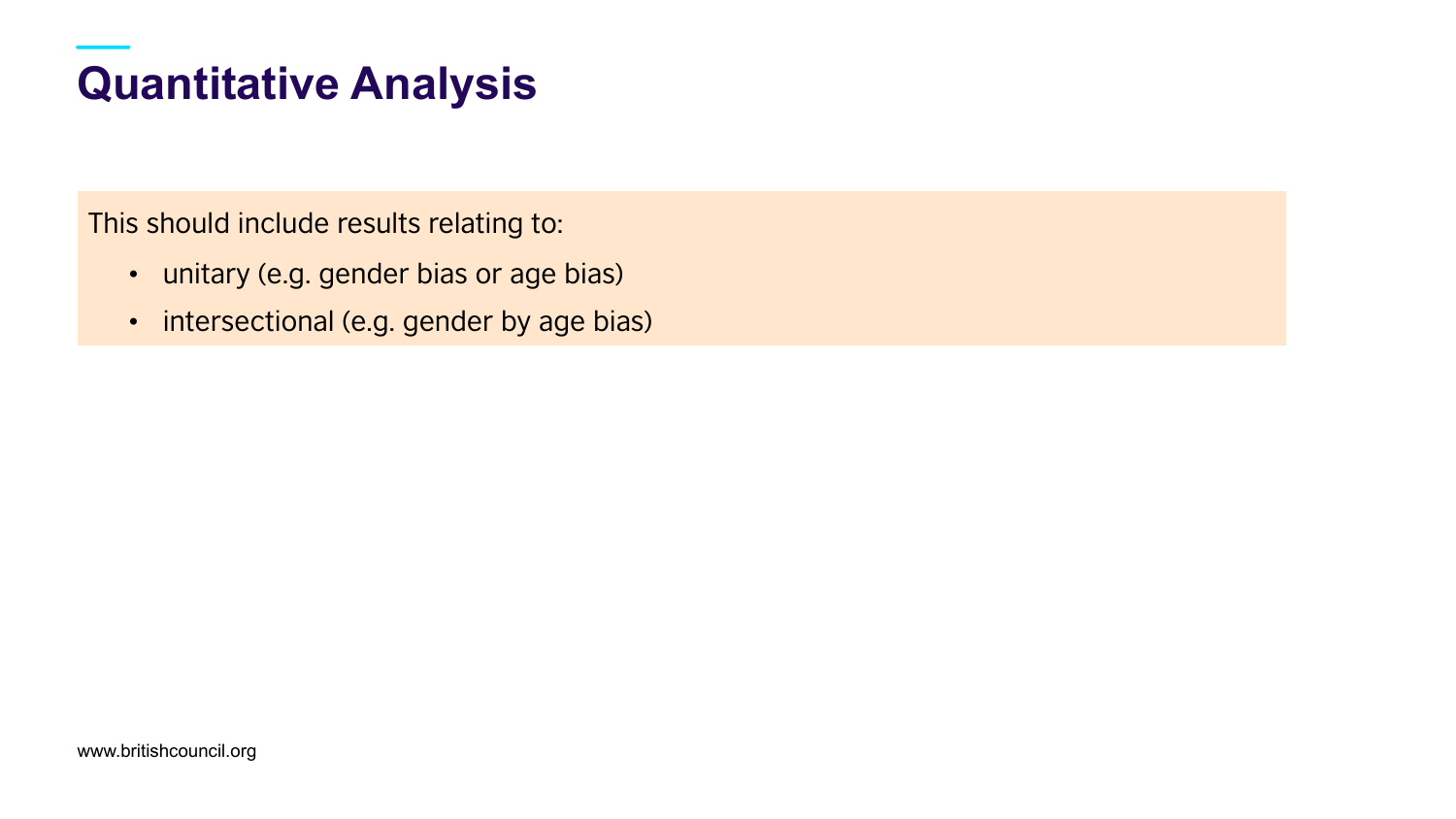#### **Quantitative Analysis ISL**

| Overview       | A series of ANOVAs were used to explore the different independent variables<br>(one way), and the interaction between the independent variables (3 way).<br>Statistically significance may suggest the presence of bias in the human or<br>machine rating                                                                                                                         |
|----------------|-----------------------------------------------------------------------------------------------------------------------------------------------------------------------------------------------------------------------------------------------------------------------------------------------------------------------------------------------------------------------------------|
| Unitary        | The one-way ANOVAs results suggest there is no statistically significant<br>difference between the means of the different levels of the 'age buckets', 'city<br>tier' or 'gender' in either the human or machine scores. The only variable that<br>is close to statistical significance is city tier for human ratings. No evidence<br>of bias by subgroup based on this dataset. |
| Intersectional | The results of the three-way ANOVA suggest that there is no statistically<br>significant effect for the interaction the variables studied — 'age buckets',<br>'city tier' and 'gender'. No evidence of bias by subgroup based on this<br>dataset.                                                                                                                                 |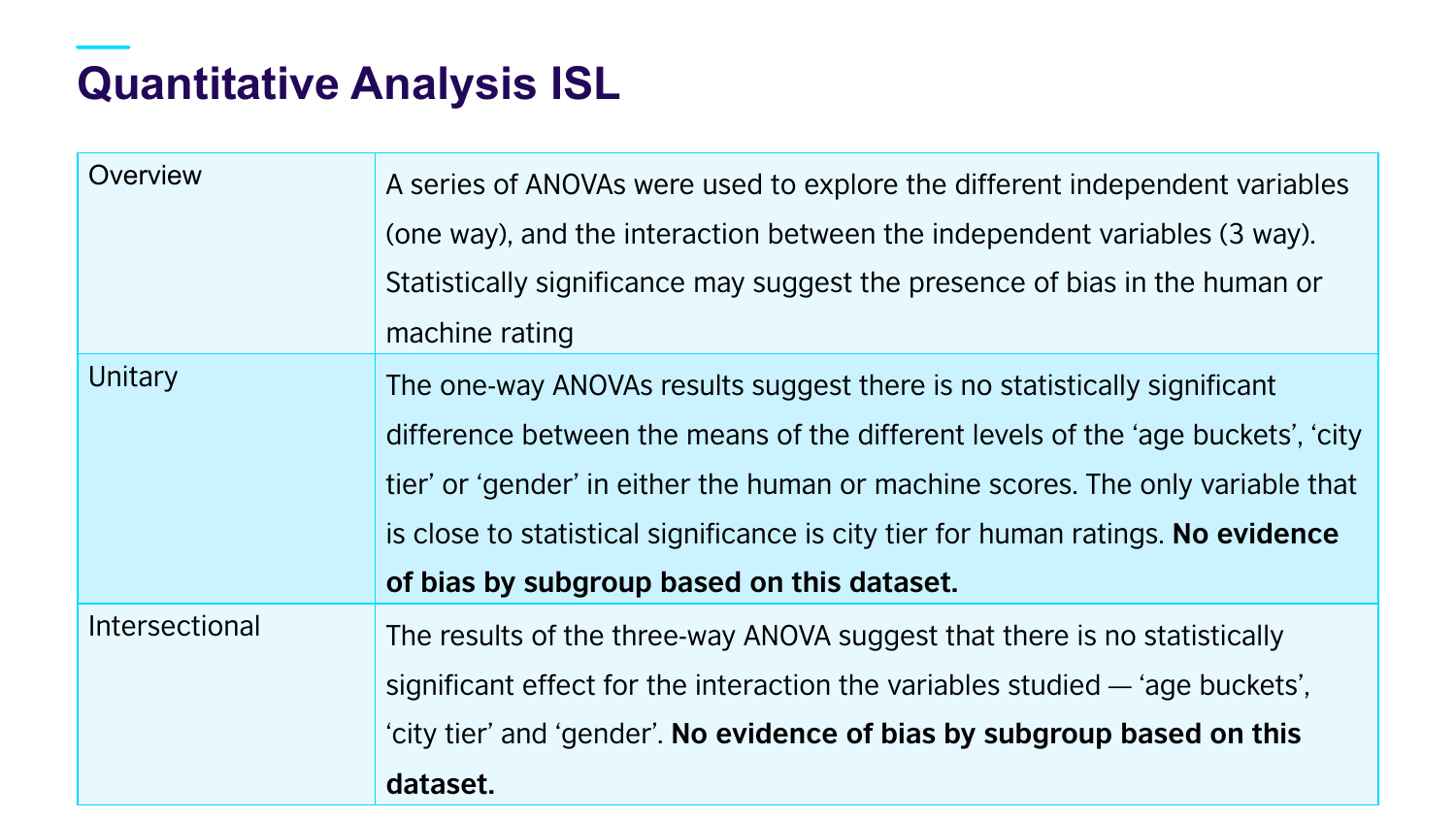#### **Quantitative Analysis ISL (ANOVA Human Output)**

| Source                                               | <b>Type III Sum</b><br>of Squares | df             | <b>Mean Square</b> | F       | Sig. |
|------------------------------------------------------|-----------------------------------|----------------|--------------------|---------|------|
| <b>Corrected Model</b>                               | 6.453a                            | 13             | .496               | .697    | .763 |
| Intercept                                            | 402.836                           |                | 402.836            | 565.474 | .000 |
| Age                                                  | .978                              | $\overline{3}$ | .326               | .458    | .712 |
| Gender                                               | 7.791E-6                          |                | 7.791E-6           | .000    | .997 |
| <b>Tier</b>                                          | .624                              |                | .624               | .876    | .351 |
| Age * Gender                                         | 2.693                             | $\overline{3}$ | .898               | 1.260   | .292 |
| Age * Tier                                           | .672                              | $\overline{3}$ | .224               | .314    | .815 |
| Gender * Tier                                        | .189                              |                | .189               | .265    | .607 |
| Age * Gender * Tier                                  | .140                              |                | .140               | .196    | .659 |
| Error                                                | 79.787                            | 112            | .712               |         |      |
| <b>Total</b>                                         | 1434.199                          | 126            |                    |         |      |
| <b>Corrected Total</b>                               | 86.240                            | 125            |                    |         |      |
| a. R Squared = .075 (Adjusted R Squared = $-0.033$ ) |                                   |                |                    |         |      |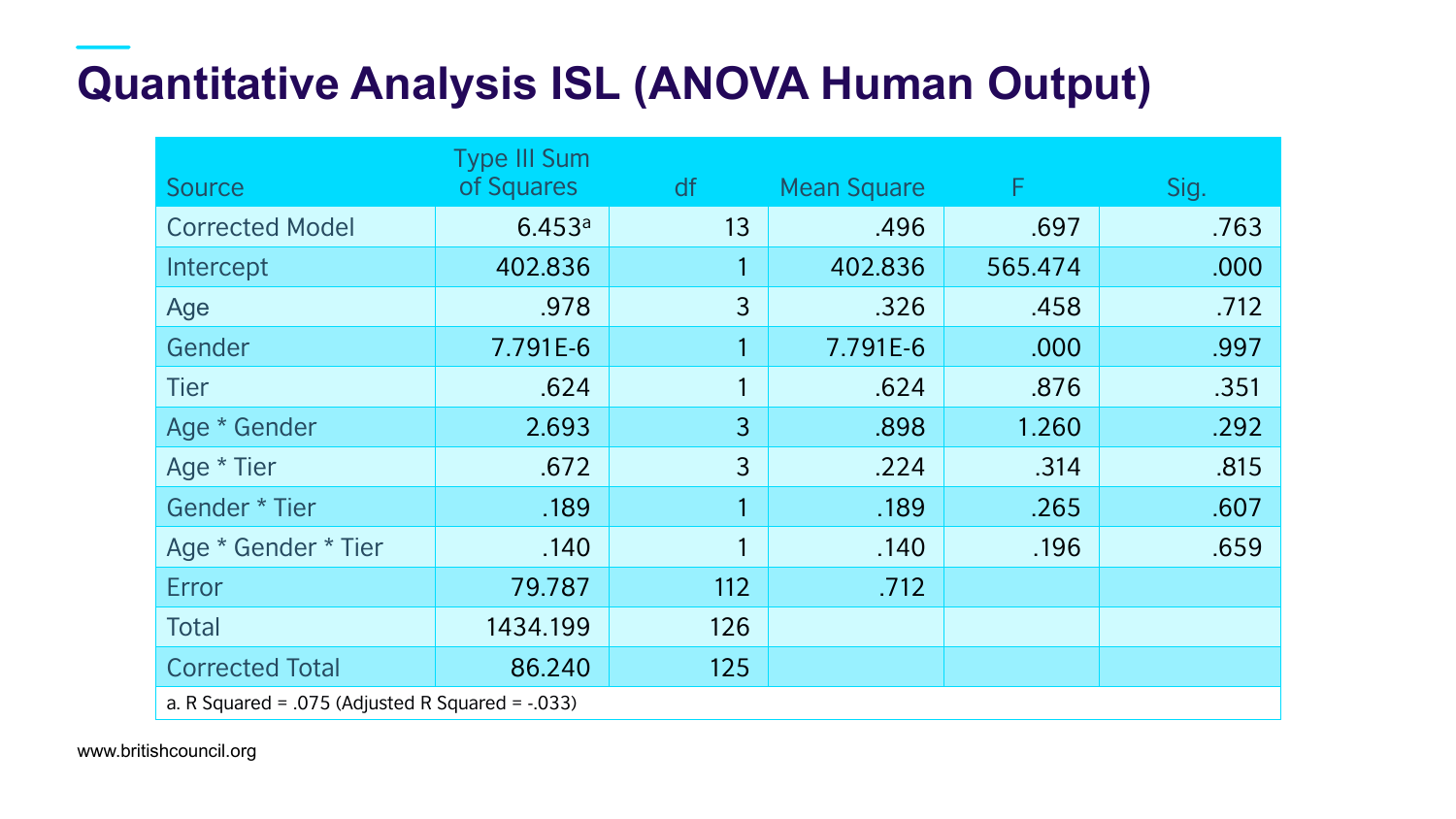#### **Quantitative Analysis ISL (ANOVA Machine Output)**

| <b>Source</b>                                   | <b>Type III Sum</b><br>of Squares | df             | <b>Mean Square</b> | F.      | Sig. |
|-------------------------------------------------|-----------------------------------|----------------|--------------------|---------|------|
| <b>Corrected Model</b>                          | 8.026 <sup>a</sup>                | 13             | .617               | 1.026   | .432 |
| Intercept                                       | 423.169                           | 1              | 423.169            | 703.383 | .000 |
| Age                                             | 1.825                             | $\overline{3}$ | .608               | 1.011   | .391 |
| Gender                                          | .214                              | 1              | .214               | .355    | .552 |
| <b>Tier</b>                                     | 1.228                             | $\mathbf 1$    | 1.228              | 2.042   | .156 |
| Age * Gender                                    | 2.850                             | $\overline{3}$ | .950               | 1.579   | .198 |
| Age * Tier                                      | .160                              | $\overline{3}$ | .053               | .089    | .966 |
| Gender * Tier                                   | 1.759                             | 1              | 1.759              | 2.923   | .090 |
| Age * Gender * Tier                             | .123                              | 1              | .123               | .205    | .652 |
| Error                                           | 67.381                            | 112            | .602               |         |      |
| <b>Total</b>                                    | 1475.660                          | 126            |                    |         |      |
| <b>Corrected Total</b>                          | 75.407                            | 125            |                    |         |      |
| a. R Squared = .106 (Adjusted R Squared = .003) |                                   |                |                    |         |      |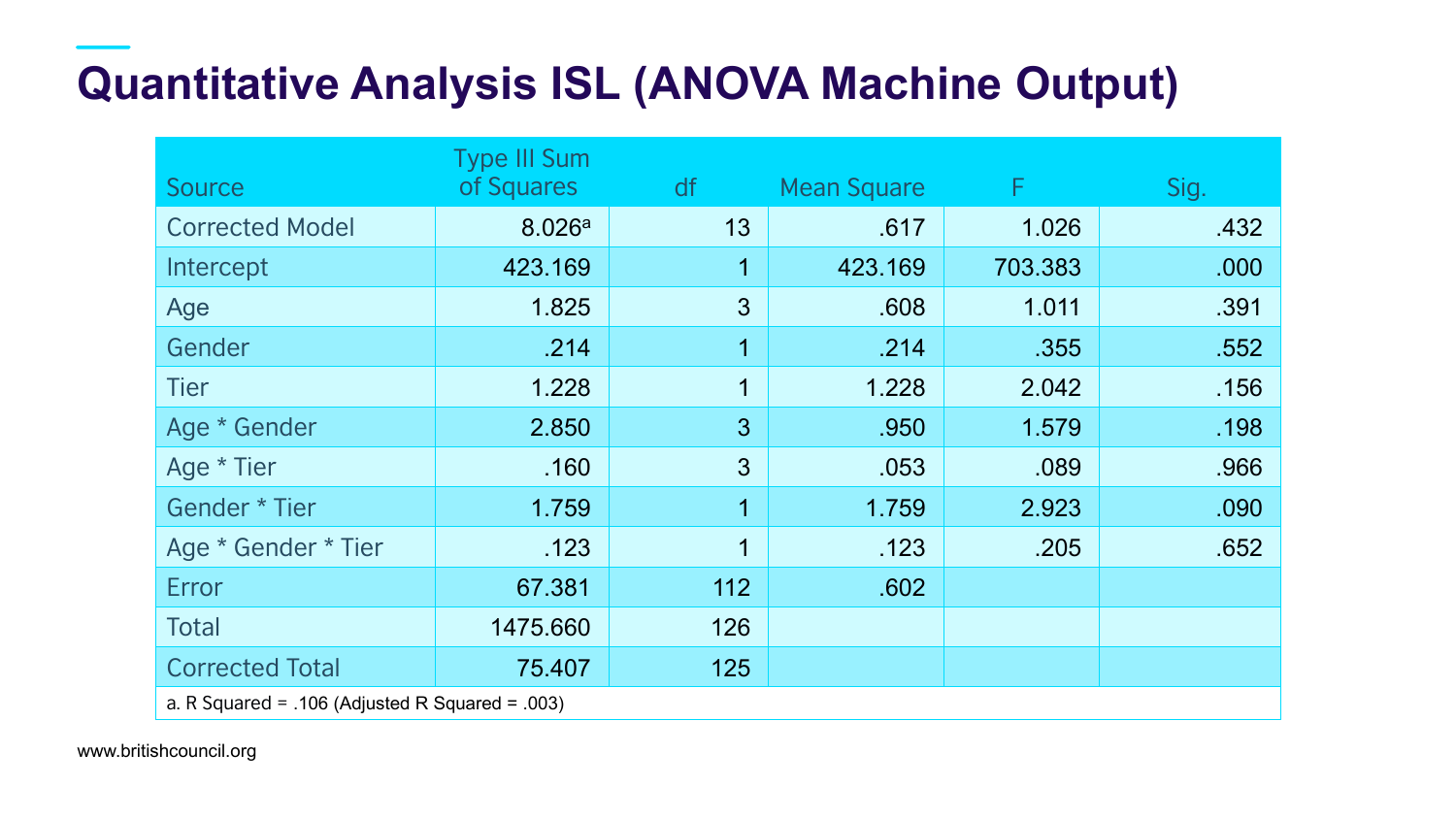#### **Ethical Considerations**

Reflects ethical issues current to the context and will include (but not exclusively):

- sensitive data usage
- high-stakes decision usage
- risk and potential negative impact concerns
- potentially toxic use cases.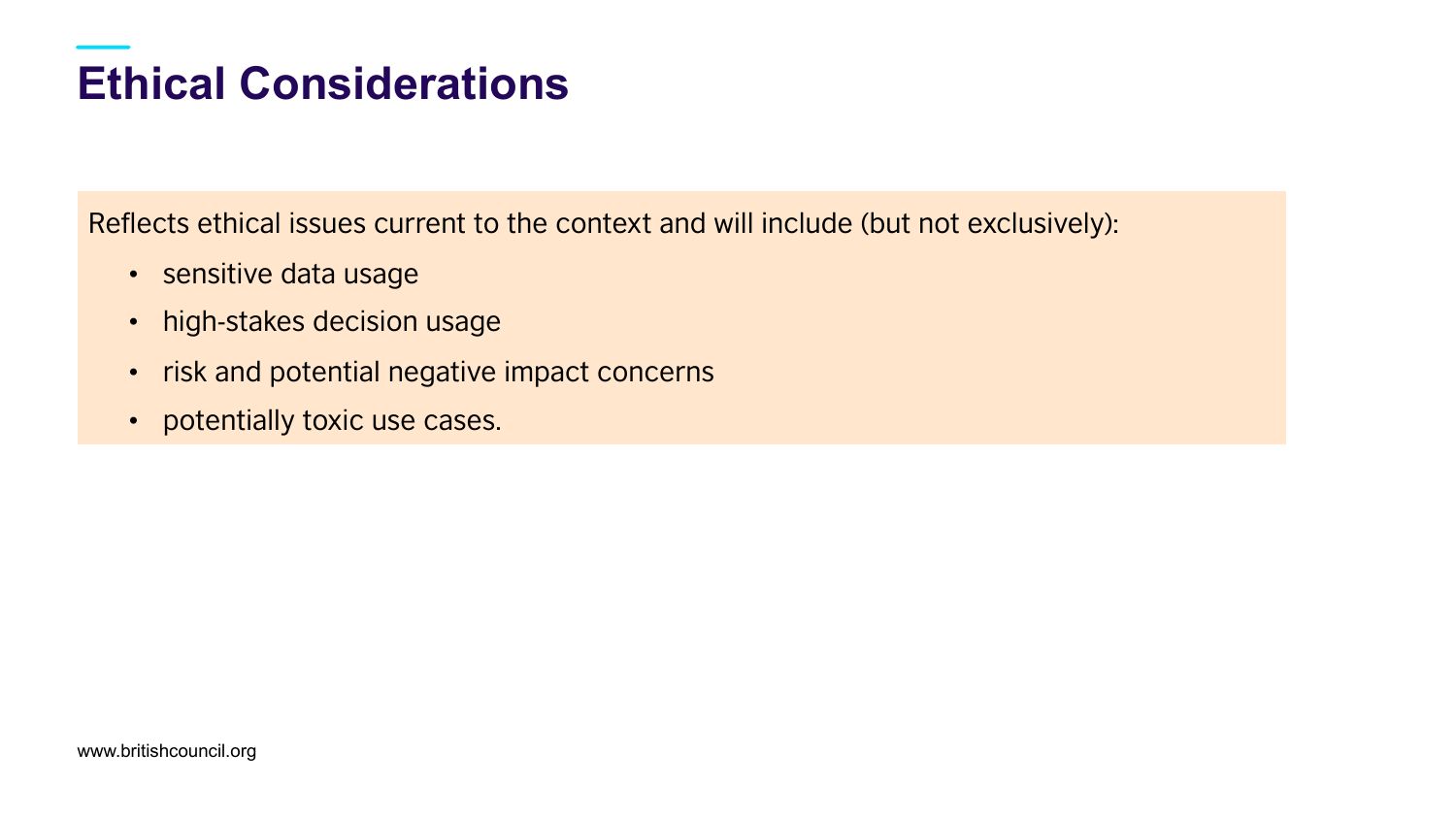#### **Ethical Considerations ISL**

| <b>Sensitive Data</b> | Recorded speech data is considered personal data under GDPR; Some under      |
|-----------------------|------------------------------------------------------------------------------|
|                       | 18 samples were used in the training data; however, all users must sign a    |
|                       | robust privacy agreement before using the App.                               |
| Data Cleaning         | Model iteration 4 was used to filter out median performances, to ensure more |
|                       | representation of high and low proficiency performances.                     |
| <b>Unused Data</b>    | Anomalous recordings - corrupt files, excessive background noise - filtered  |
|                       | prior to human rating.                                                       |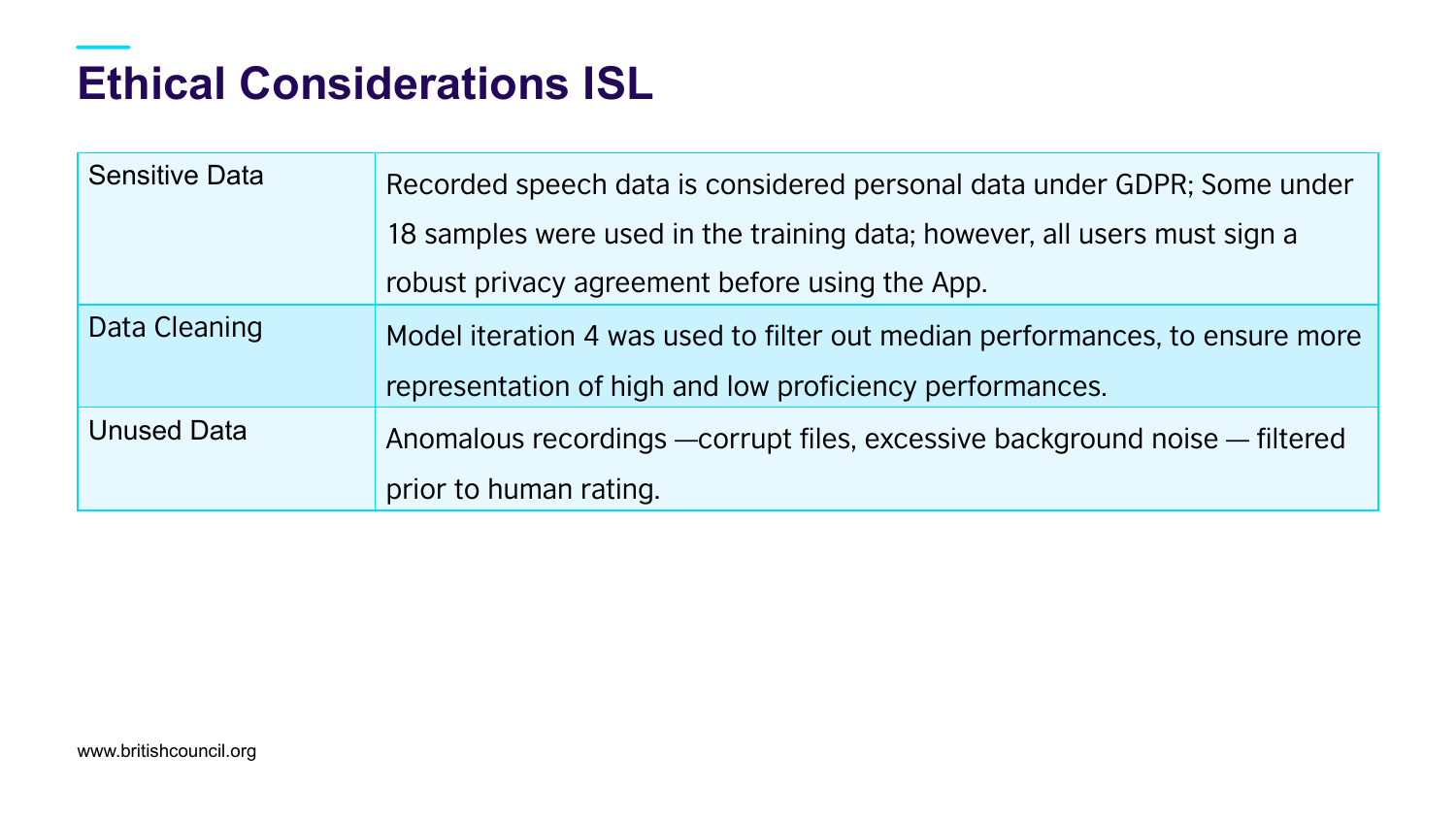#### **Caveats & Recommendations**

This section should list any additional issues not covered in the previous sections – typically emerging from the analyses that contribute to the training of the model.